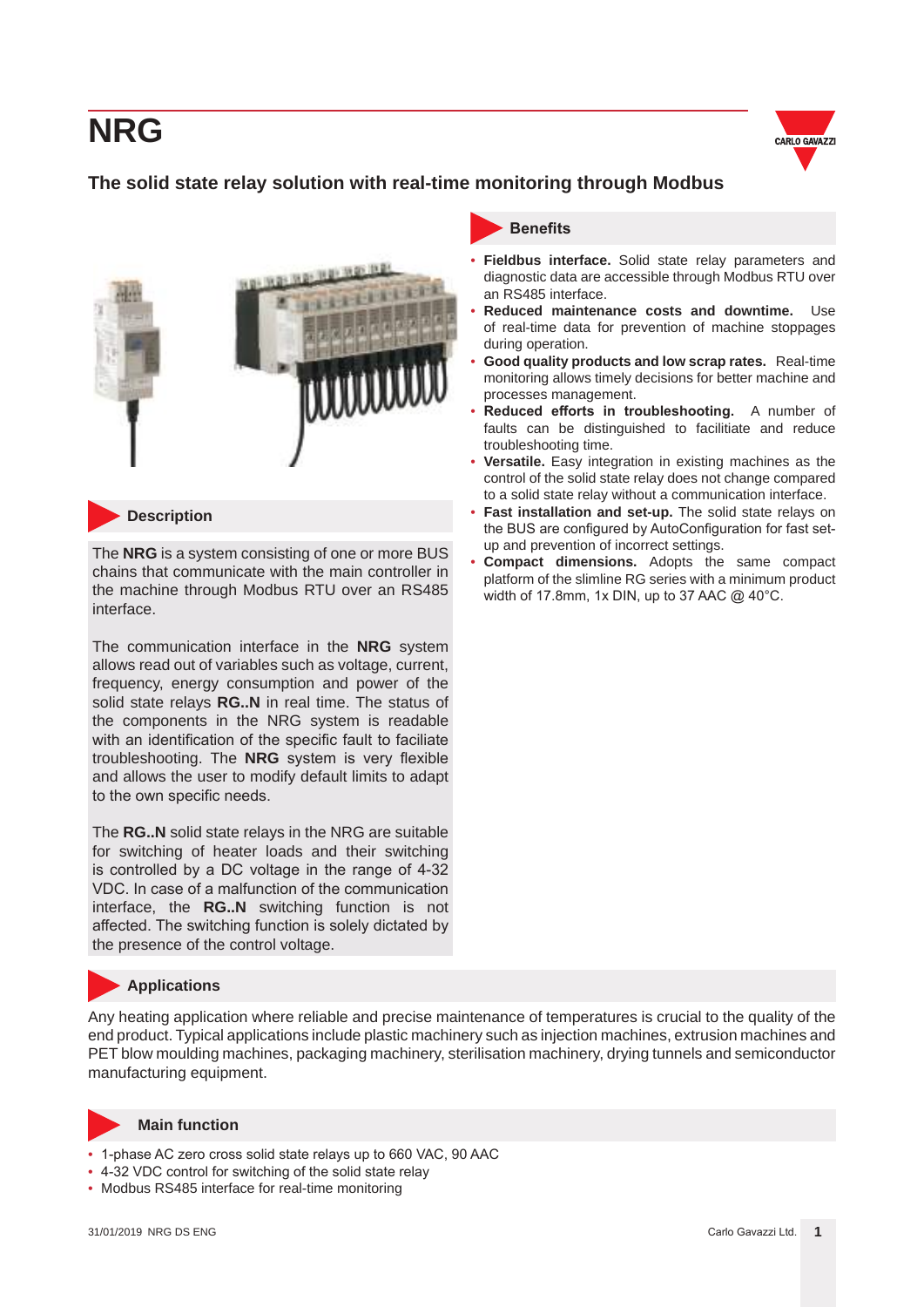

#### **The NRG system overview**



#### **Description**

The **NRG** system may consist from 1 up to a maximum of 247 BUS chains. Each BUS chain consists of 1 NRG controller, the **NRGC** and a maximum of 48 **RG..N** solid state relays. The main controller in the machine uses Modbus RTU to communicate with the respective BUS chains. Each NRGC in the system needs to be assigned a Modbus ID and hence the limitation of 247 NRGCs in the system.

The **NRGC** acts as a master of the respective BUS chain when it is requested by the main controller to carry out specific actions on the BUS chain, for example when an AutoConfiguration needs to be exectuted to automaticaly assign a valid ID to each RG..N on the BUS. Otherwise, the NRGC is just a facilitator of the communication between the main controller and each individual RG..N solid state relay in the system.

The **RG..N** solid state relays are physically linked to the NRGC through an internal BUS using proprietary cables **RCRGN-xxx-2** available at various lengths. Each RG..N in the NRG system needs to be uniquely identified for the main controller to be able to access its data. Great time savings are achieved since there is no need to physically set the ID of each individual RG..N in the system. Through an Autoconfiguration command each RG..N is assigned a unique ID based on its physical location on the BUS and the NRGC ID to which it is connected.

|  |  |  |  | <b>NRG system required components</b> |
|--|--|--|--|---------------------------------------|
|--|--|--|--|---------------------------------------|

| <b>Description</b>                | Component code | <b>Notes</b>                                                                                                                                                                                                      |
|-----------------------------------|----------------|-------------------------------------------------------------------------------------------------------------------------------------------------------------------------------------------------------------------|
| Solid state relays                | RG.N           | NRG solid state relays                                                                                                                                                                                            |
| <b>NRGC controller</b>            | NRGC.          | NRG controller with Modbus RS485.1x NRGC is required for every bus chain<br>(max 48 RGNs) 1x RGN-TERMRES is included in the NRGC packaging.<br>The RGN-TERMRES is to be mounted on the last RGN on the bus chain. |
| <b>NRG internal BUS</b><br>cables | RCRGN-XXX      | Proprietary cables terminated at both ends with a micro USB connector                                                                                                                                             |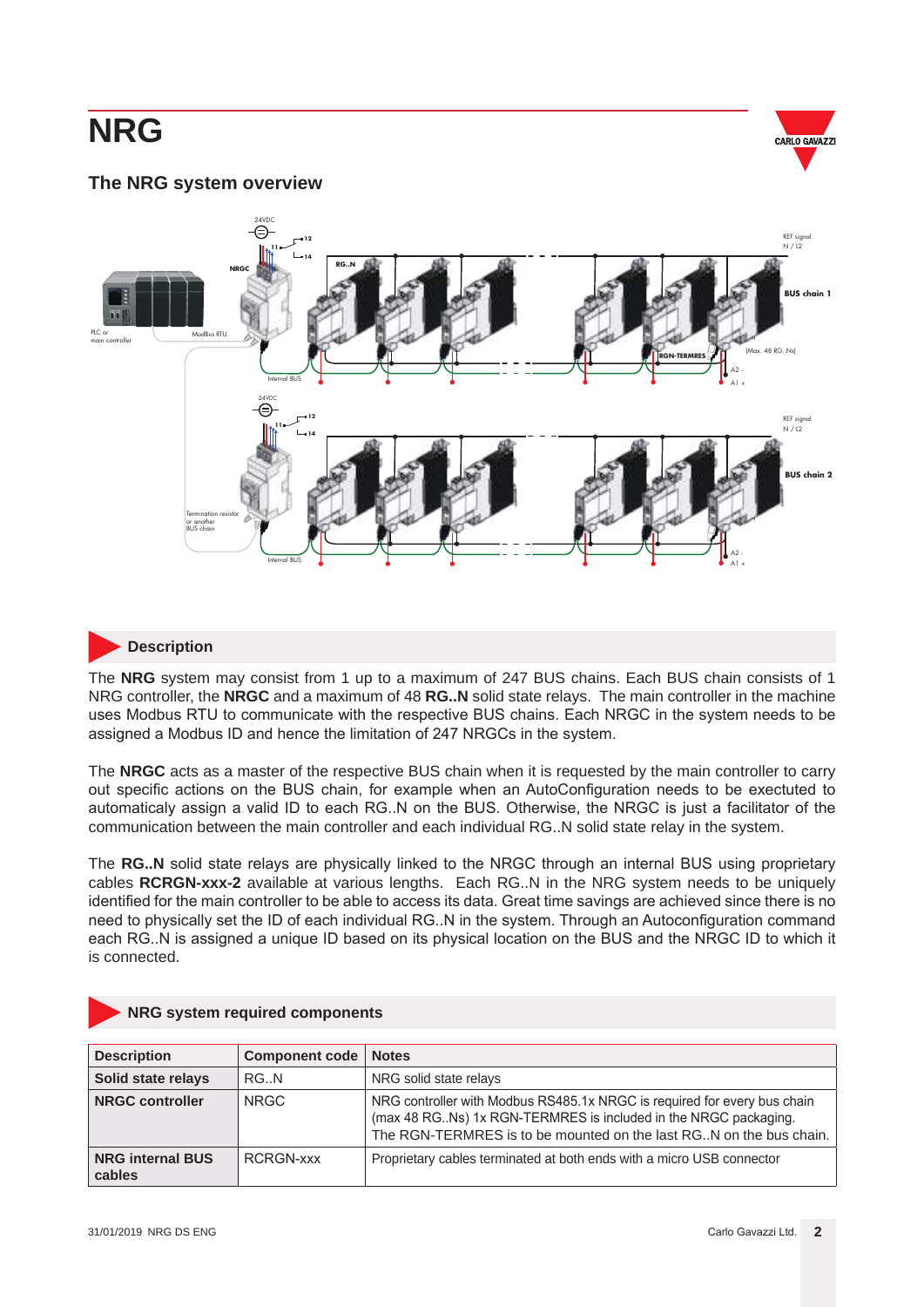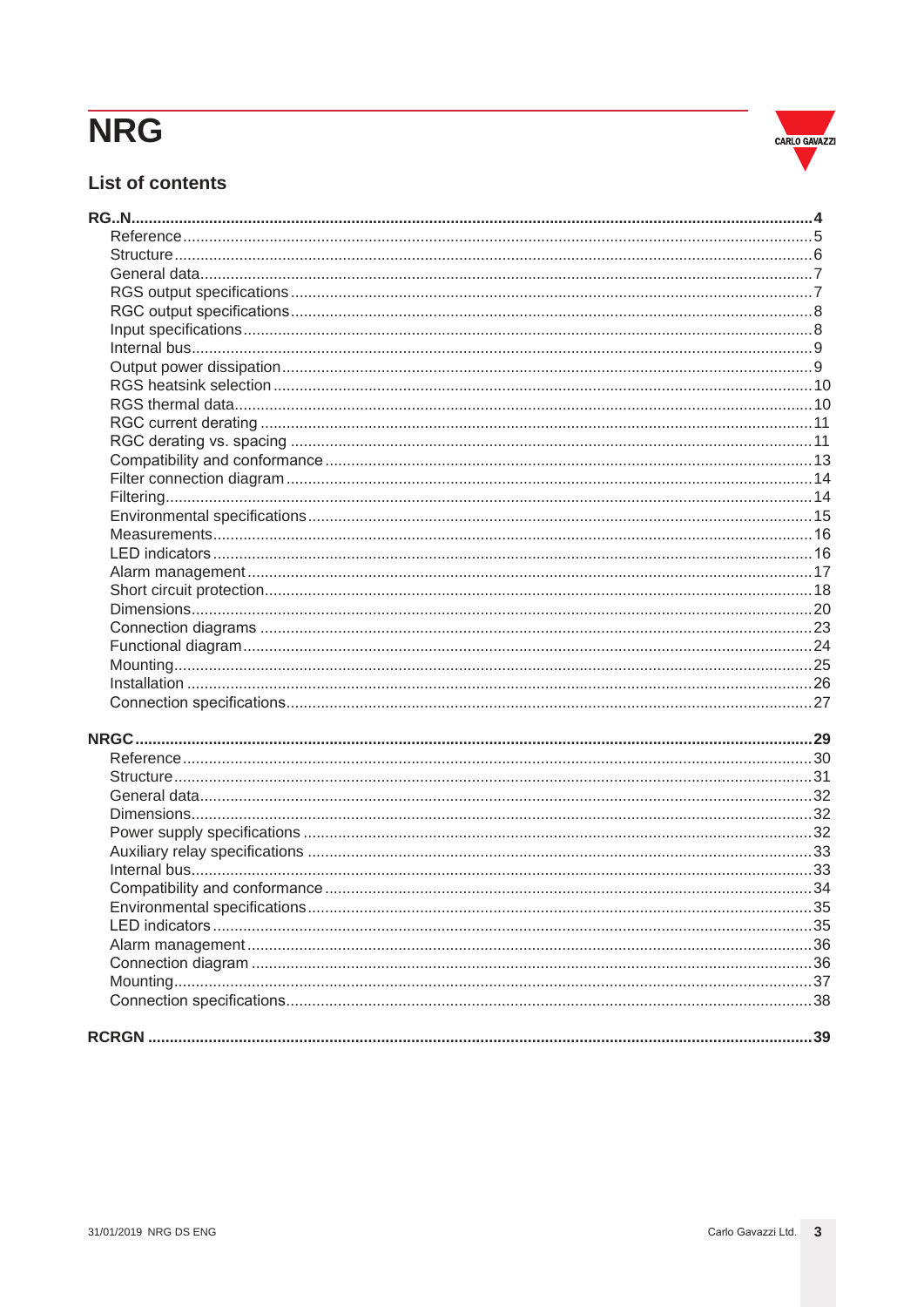

### <span id="page-3-0"></span>**RG 1-phase solid state relays with a communications interface**



#### **Main features**

- Zero cross switching AC solid state relay
- Rated voltage up to 660 VAC
- Rated current for RGS: 50, 90 AAC
- Rated current for RGC: 25, 30, 37, 43, 65 AAC
	- Product width: 17.8 mm, up to 70 mm for RGC > 37 AAC
- Control voltage: 4-32 VDC
- I<sup>2</sup>t up to 18,000 A<sup>2</sup>s for protection with Type B Minitaure Circuit Breakers
- 100 kArms short circuit current ratings according to UL508
- LED indication for ON, BUS, ALARM status

**Description**

The **RG..N** solid state relays are the switching components in the NRG BUS chain. Apart from the switching function, they have integrated monitoring components and a communication interface to provide data of the monitored variables in real-time. 1 BUS chain can handle up to 48 **RG..Ns**.

The first **RG..N** in the BUS chain is connected to the **NRG** controller, **NRGC**, whilst the last RG..N in the BUS chain has to be terminated with a BUS terminator provided in the packaging of the **NRGC**.

The **RG..Ns** solid state relays are available either with integrated heatsink, **RGC..N** or else without heatsink, **RGS..N**. Output ratings go up to 660 VAC, 65 AAC for the **RGC..N** and 90 AAC for the **RGS..N**. Switching of the **RG..N** is controlled by a DC voltage in the range of 4-32 VDC applied through a spring pluggable terminal.

A voltage reference connection is required to enable measurement of voltage and other variables using the voltage measurement. LEDs on the front facade give a visual indication of the status of the solid state relay output, any ongoing communication and the alarm status of the solid state relay and its respective load.

Specifications are noted at 25°C unless otherwise specified.

| <b>Description</b>          | <b>Component code</b> | <b>Notes</b>                                                                           |
|-----------------------------|-----------------------|----------------------------------------------------------------------------------------|
| <b>NRGC controller</b>      | <b>NRGC</b>           | NRG controller with Modbus RS485, 1x RGN-TERMRES is included in the<br>NRGC packaging  |
| <b>NRG Internal BUS</b>     | RCRGN-010-2           | 10cm cable terminated at both ends with a microUSB connector. Packed x4 pcs.           |
| cables                      | RCRGN-075-2           | 75cm cable terminated at both ends with a microUSB connector. Packed x1 pc.            |
|                             | RCRGN-150-2           | 150cm cable terminated at both ends with a microUSB connector. Packed x1 pc.           |
|                             | RCRGN-350-2           | 350cm cable terminated at both ends with a microUSB connector. Packed x1 pc.           |
|                             | RCRGN-500-2           | 500cm cable terminated at both ends with a microUSB connector. Packed x1 pc.           |
| <b>Termination resistor</b> | <b>RGN-TERMRES</b>    | Internal BUS chain terminator. 1 pc. is included in the NRGC packaging                 |
| <b>Plugs</b>                | <b>RGMREF</b>         | Spring plug labelled 'Ref'. Packed x10 pcs.<br>1 pc. included in the RG. N packaging   |
|                             | <b>RGM25</b>          | Spring plug labelled 'A1 A2'. Packed x10 pcs.<br>1 pc. included in the RG. N packaging |
| <b>Heatsinks</b>            | RHS                   | Heatsinks for RGS models                                                               |

#### **Carlo Gavazzi compatible components**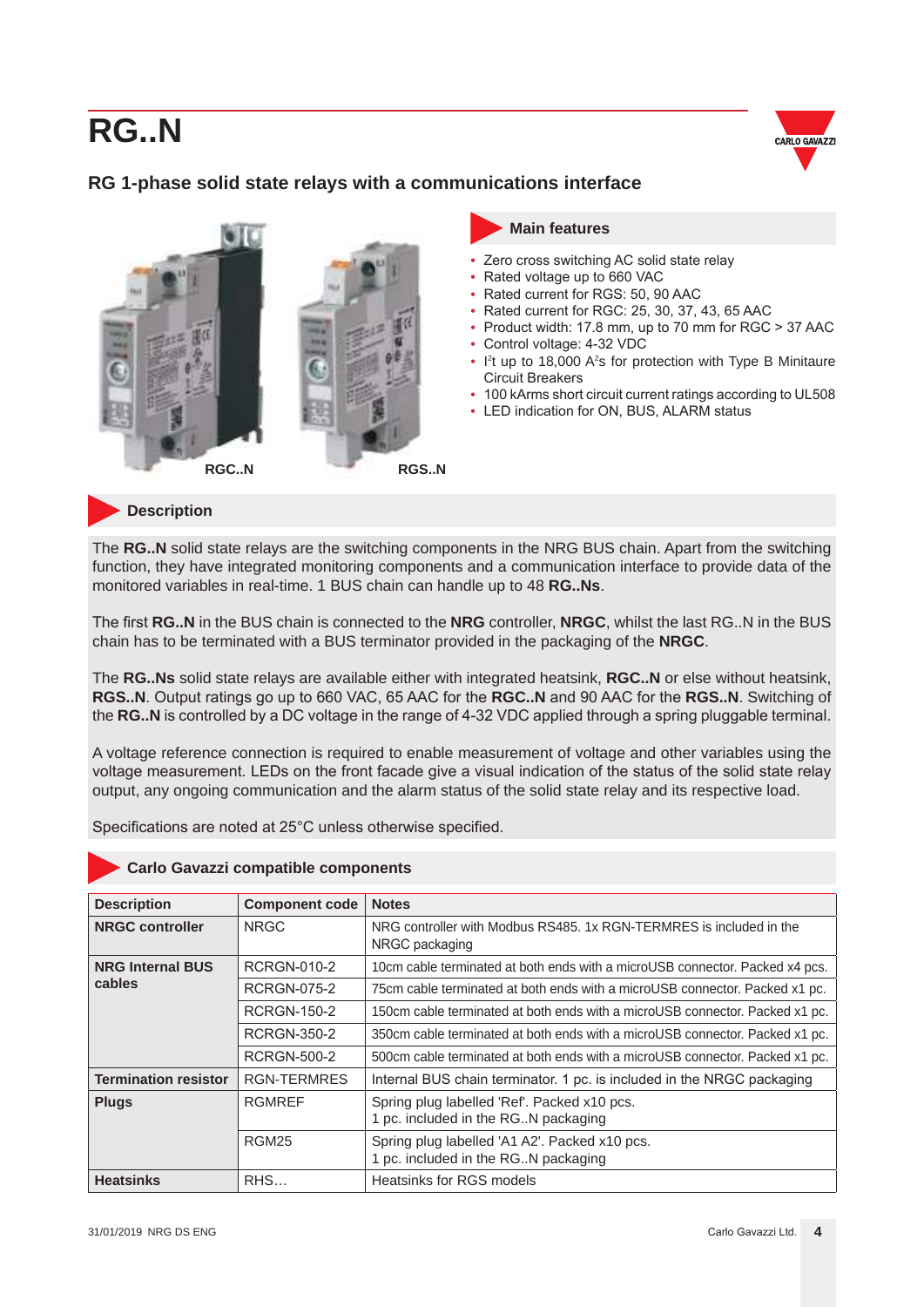<span id="page-4-0"></span>



#### **RG** 1A60D  $\Box$  EN ั¥l

| Code | <b>Option</b> | <b>Description</b>                           | <b>Notes</b> |
|------|---------------|----------------------------------------------|--------------|
| R    |               |                                              |              |
| G    |               | Solid State Relay (RG)                       |              |
|      | C.            | Version with integrated heatsink             |              |
|      | <sub>S</sub>  | Version without heatsink                     |              |
|      |               | Number of poles                              |              |
| A    |               | Switching mode: zero cross                   |              |
| 60   | $\sim$        | Rated voltage: 600 VAC (42-660 VAC) 50/60 Hz |              |
| D    | ÷             | Control voltage: 4-32 VDC                    |              |
|      | 25            | Rated current - 25 AAC                       | For RGConly  |
|      | 32            | Rated current - 30 AAC, 37 AAC               | For RGConly  |
|      | 42            | Rated current - 43 AAC                       | For RGConly  |
|      | 62            | Rated current - 65 AAC                       | For RGConly  |
|      | 50            | Rated current - 50 AAC                       | For RGSonly  |
|      | 92            | Rated current - 90 AAC                       | For RGSonly  |
|      | K.            | Screw connection for power terminals         |              |
|      | G             | Box clamp connection for power terminals     |              |
| Е    |               | Connection configuration                     |              |
| N    |               | For integration with NRGC                    |              |

### Enter the code entering the corresponding option instead of  $\Box$

| Selection guide - versions with integrated heatsink (RGC) |  |
|-----------------------------------------------------------|--|
|                                                           |  |

|               | <b>Control</b><br>voltage | <b>Connection</b><br>power | Rated operational current @ 40°C |                   |               |                          |               |
|---------------|---------------------------|----------------------------|----------------------------------|-------------------|---------------|--------------------------|---------------|
| <b>Rated</b>  |                           |                            | 25 AAC                           | 30 AAC            | 37 AAC        | 43 AAC                   | 65 AAC        |
| voltage       |                           |                            | <b>Product width</b>             |                   |               |                          |               |
|               |                           |                            | $17.8 \text{ mm}$                | $17.8 \text{ mm}$ | 17.8 mm       | 35 mm                    | <b>70 mm</b>  |
| 600           | $4 - 32$<br><b>VDC</b>    | Screw                      | RGC1A60D25KEN                    | RGC1A60D32KEN     |               | $\overline{\phantom{a}}$ |               |
| <b>VACrms</b> |                           | Box clamp                  | $\sim$                           | -                 | RGC1A60D32GEN | RGC1A60D42GEN            | RGC1A60D62GEN |

### **Selection guide - versions without heatsink (RGS)**

|               | <b>Control</b><br>voltage | <b>Connection</b><br>power | Maximum rated operational current |               |   |                          |    |
|---------------|---------------------------|----------------------------|-----------------------------------|---------------|---|--------------------------|----|
| <b>Rated</b>  |                           |                            | <b>50 AAC</b>                     | <b>90 AAC</b> |   |                          |    |
| voltage       |                           |                            | <b>Product width</b>              |               |   |                          |    |
|               |                           |                            | 17.8mm                            | <b>17.8mm</b> |   | $\overline{\phantom{0}}$ |    |
| 600           | $4 - 32$                  | Screw                      | RGS1A60D50KEN                     | RGS1A60D92KEN | - | ۰                        |    |
| <b>VACrms</b> | <b>VDC</b>                | Box clamp                  | $\overline{\phantom{a}}$          | RGS1A60D92GEN | ۰ | $\sim$                   | ۰. |

### **Further reading**

| Information                           | Where to find it                                                      | QR |
|---------------------------------------|-----------------------------------------------------------------------|----|
| l User manual                         | http://www.productselection.net/MANUALS/UK/SSR UM NRG.pdf             |    |
| Online heatsink selector tool for RGS | http://www.productselection.net/heatsink/heatsinkSelector.php?LANG=UK |    |

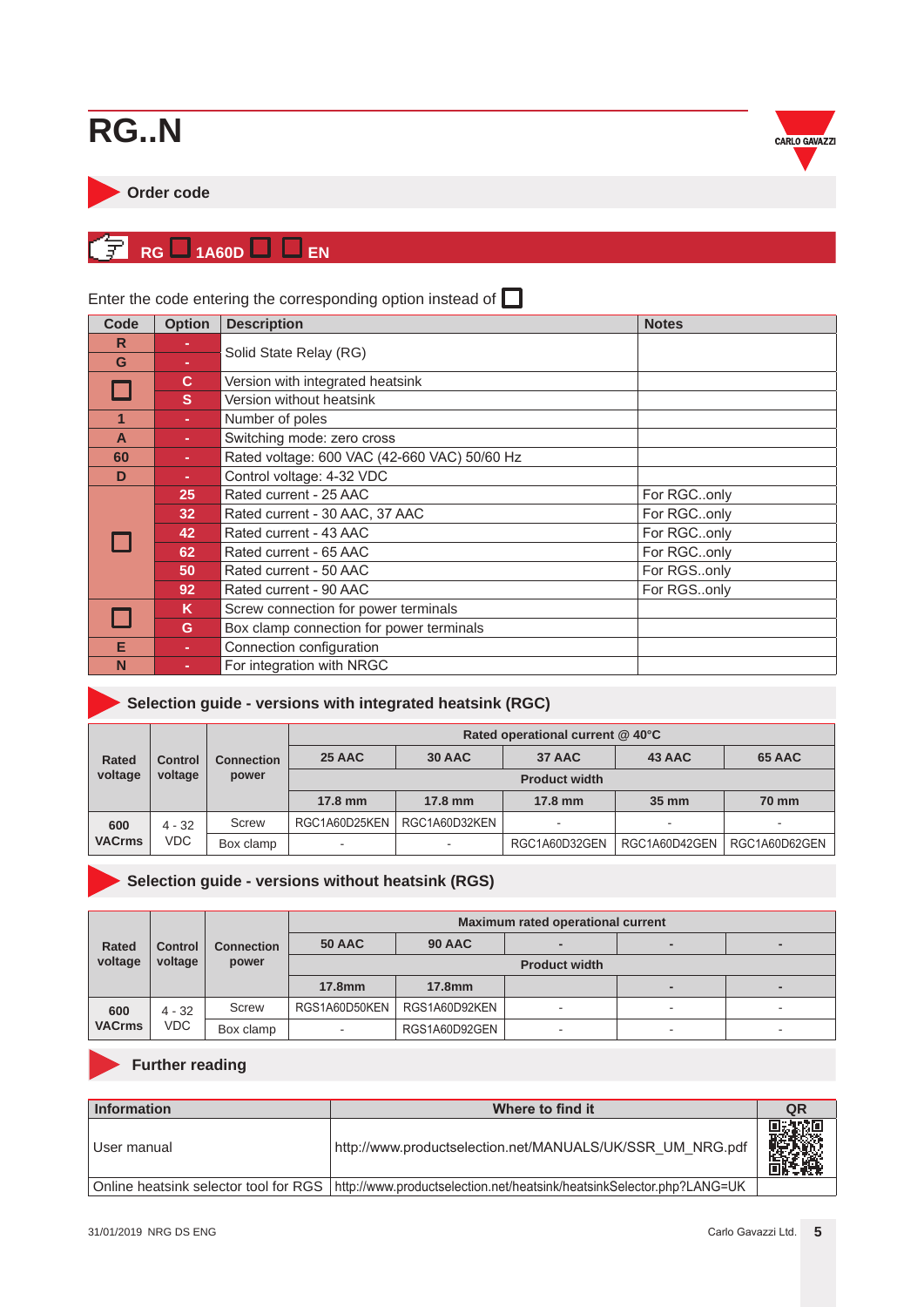

### <span id="page-5-0"></span>**Structure**

**RGC..N**



\* integrated for RGC..N versions. RGS..N do not have an integrated heatsink

| <b>Element</b>   | <b>Component</b>                                        | <b>Function</b>                                           |
|------------------|---------------------------------------------------------|-----------------------------------------------------------|
| 1/L1             | Power connection                                        | Mains connection                                          |
| 2/T1             | Power connection                                        | Load connection                                           |
| <b>Ref</b>       | Voltage reference                                       | Reference signal (L2 or N) for voltage measurement        |
|                  | connection                                              | 2-pole plug internally shorted to allow for looping       |
| A1, A2           | Control connection                                      | 2-pole plug for control voltage                           |
| <b>Green LED</b> | Indicates status of RGN output<br><b>LOAD</b> indicator |                                                           |
| Yellow LED       | <b>BUS</b> indicator                                    | Indicates ongoing communication                           |
| <b>Red LED</b>   | <b>ALARM</b> indicator                                  | Indicates presence of an alarm condition                  |
| Micro-USB        | Micro-USB ports for                                     | Interface for RCRGN cable connection for the internal BUS |
|                  | internal BUS                                            | communications line                                       |
| <b>Heatsink</b>  | Integrated heatsink                                     | Integrated for RGC. N versions                            |
|                  |                                                         | RGSN versions do not have an integrated heatsink          |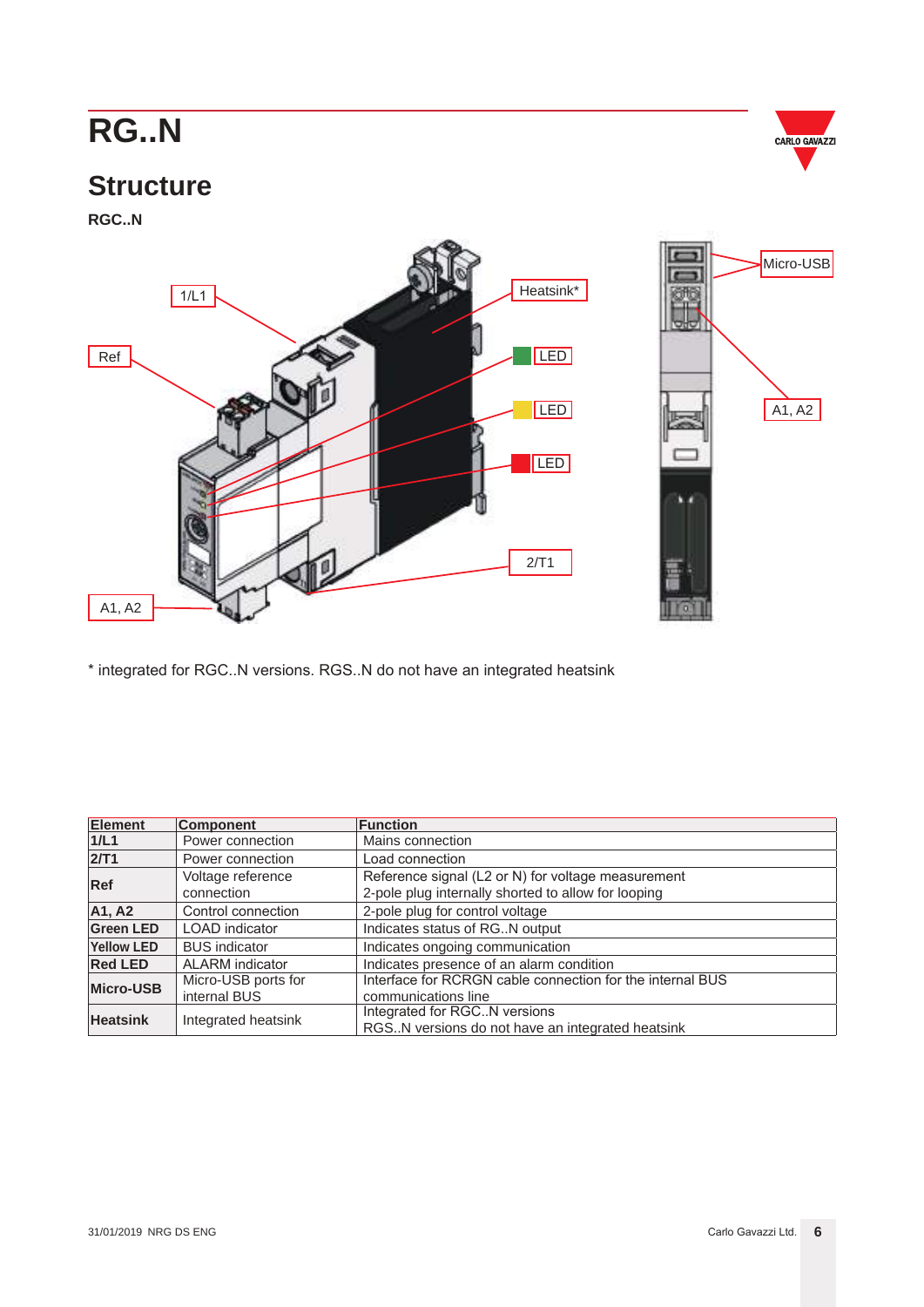<span id="page-6-0"></span>



|                             | PA66 (UL94 V0), RAL7035                                               |
|-----------------------------|-----------------------------------------------------------------------|
| <b>Material</b>             | 850°C, 750°C/2s according to GWIT and GWFI requirements of EN 60335-1 |
| <b>Mounting</b>             | DIN rail (for RGC only) or panel                                      |
| <b>Touch Protection</b>     | IP20                                                                  |
| <b>Overvoltage Category</b> | III, 6kV (1.2/50us) rated impulse withstand voltage                   |
| <b>Isolation</b>            | Input to Output: 2500 Vrms                                            |
|                             | Input and Output to heatsink: 4000 Vrms                               |
|                             | RGS50: approx. 170 g                                                  |
|                             | RGS92: approx. 170 g                                                  |
|                             |                                                                       |
| Weight                      | RGC25: approx. 310 g                                                  |
|                             | RGC32: approx. 310 g                                                  |
|                             | RGC42: approx. 520 g                                                  |
|                             | RGC62: approx. 1030 g                                                 |
| <b>Compatibility</b>        | <b>NRGC</b>                                                           |

### **Performance**



**RGS.. Output**

|                                                                        | <b>RGS50</b>                        | <b>RGS.,92</b>                   |  |
|------------------------------------------------------------------------|-------------------------------------|----------------------------------|--|
| Operational voltage range, Ue                                          |                                     | $42 - 660$ VAC                   |  |
| <b>Switching mode</b>                                                  |                                     | Zero cross switching             |  |
| <b>Max. operational</b><br>current: AC-51 rating <sup>1</sup>          | 50 AAC                              | 90 AAC                           |  |
| <b>Operational frequency range</b>                                     |                                     | 50/60 Hz                         |  |
| <b>Blocking voltage</b>                                                |                                     | 1200 Vp                          |  |
| <b>Power factor</b>                                                    |                                     | > 0.9                            |  |
| <b>Output overvoltage protection</b>                                   |                                     | Integrated varistor across L1-T1 |  |
| Leakage current @ rated voltage                                        |                                     | $< 5$ mAAC                       |  |
| <b>Minimum operational current</b>                                     | 300 mAAC                            | 500 mAAC                         |  |
| <b>Maximum transient surge</b><br>current $(l_{\text{tsM}})$ , t=10 ms | 600 Ap                              | 1900 Ap                          |  |
| I <sup>2</sup> t for fusing (t=10ms), minimum                          | 1,800A <sup>2</sup> S               | 18,000 A <sup>2</sup> s          |  |
| <b>LED indication - LOAD</b>                                           | Green, ON when control output is ON |                                  |  |
| Critical dV/dt ( $@Tj$ init = 40°C)<br>1000 V/µs                       |                                     |                                  |  |

1. Max. rated current with suitable heatsink. Refer to RGS heatsink selection tables.

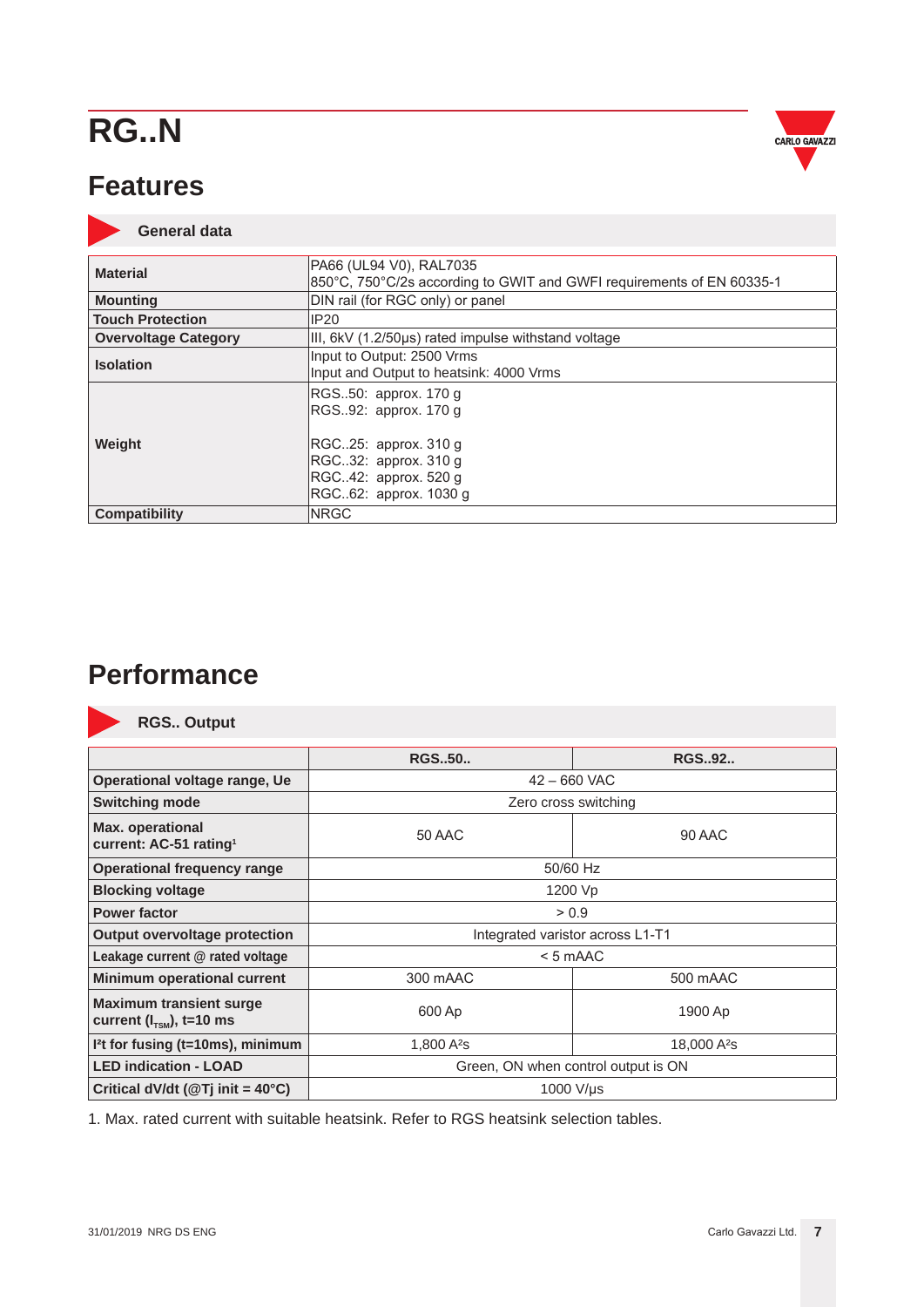

#### **RGC.. Output**

|                                                               | <b>RGC25</b>                     | <b>RGC32</b>                                 | <b>RGC42</b>            | <b>RGC62</b>            |  |  |  |
|---------------------------------------------------------------|----------------------------------|----------------------------------------------|-------------------------|-------------------------|--|--|--|
| Operational voltage range, Ue                                 | 42 - 660 VAC                     |                                              |                         |                         |  |  |  |
| <b>Switching mode</b>                                         |                                  | Zero cross switching                         |                         |                         |  |  |  |
| Max. operational<br>current: AC-51 rating @ 25°C <sup>2</sup> | 30 AAC                           | 30 AAC KEN<br>50 AAC<br>75 AAC<br>43 AAC GEN |                         |                         |  |  |  |
| Max. operational<br>current: AC-51 rating @ 40°C <sup>2</sup> | 25 AAC                           | 30 AAC KEN<br>37 AAC GEN                     | 43 AAC                  | 65 AAC                  |  |  |  |
| <b>Operational frequency range</b>                            | 50/60 Hz                         |                                              |                         |                         |  |  |  |
| <b>Blocking voltage</b>                                       | 1200 Vp                          |                                              |                         |                         |  |  |  |
| <b>Power factor</b>                                           | > 0.9                            |                                              |                         |                         |  |  |  |
| Output overvoltage protection                                 | Integrated varistor across L1-T1 |                                              |                         |                         |  |  |  |
| Leakage current @ rated voltage                               |                                  |                                              | $< 5$ mAAC              |                         |  |  |  |
| <b>Minimum operational current</b>                            | 300 mAAC                         | 500 mAAC                                     | 500 mAAC                | 500 mAAC                |  |  |  |
| <b>Maximum transient surge</b>                                | 600 Ap                           | 1900 Ap                                      | 1900 Ap                 | 1900 Ap                 |  |  |  |
| current $(l_{\text{tsM}})$ , t=10 ms                          |                                  |                                              |                         |                         |  |  |  |
| I <sup>2</sup> t for fusing (t=10ms), minimum                 | 1,800 A <sup>2</sup> s           | 18,000 A <sup>2</sup> s                      | 18,000 A <sup>2</sup> s | 18,000 A <sup>2</sup> s |  |  |  |
| <b>LED indication - LOAD</b>                                  | Green, ON when output is ON      |                                              |                         |                         |  |  |  |
| Critical dV/dt ( $@$ Tj init = 40°C)                          | 1000 V/µs                        |                                              |                         |                         |  |  |  |

2. Refer to RGC current derating curves for current ratings at different surrounding temperatures.

#### **Inputs**

| Control voltage range, Uc: A1, A2 | 4-32 VDC            |
|-----------------------------------|---------------------|
| Pick-up voltage                   | 3.8 VDC             |
| <b>Drop-out voltage</b>           | 1 VDC               |
| <b>Maximum reverse voltage</b>    | 32 VDC              |
| Maximum response time pick-up     | $\frac{1}{2}$ cycle |
| <b>Response time drop-out</b>     | $\frac{1}{2}$ cycle |
| Input current @ 40°C              | See diagram below   |

Note: The output of the SSR is independent of the communications interface, therefore, the control voltage switches ON/OFF the output of the SSR even when this is not connected to the BUS chain (i.e., the RCRGN cable is not connected or a problematic BUS communication line).

#### **Input current vs. input voltage**

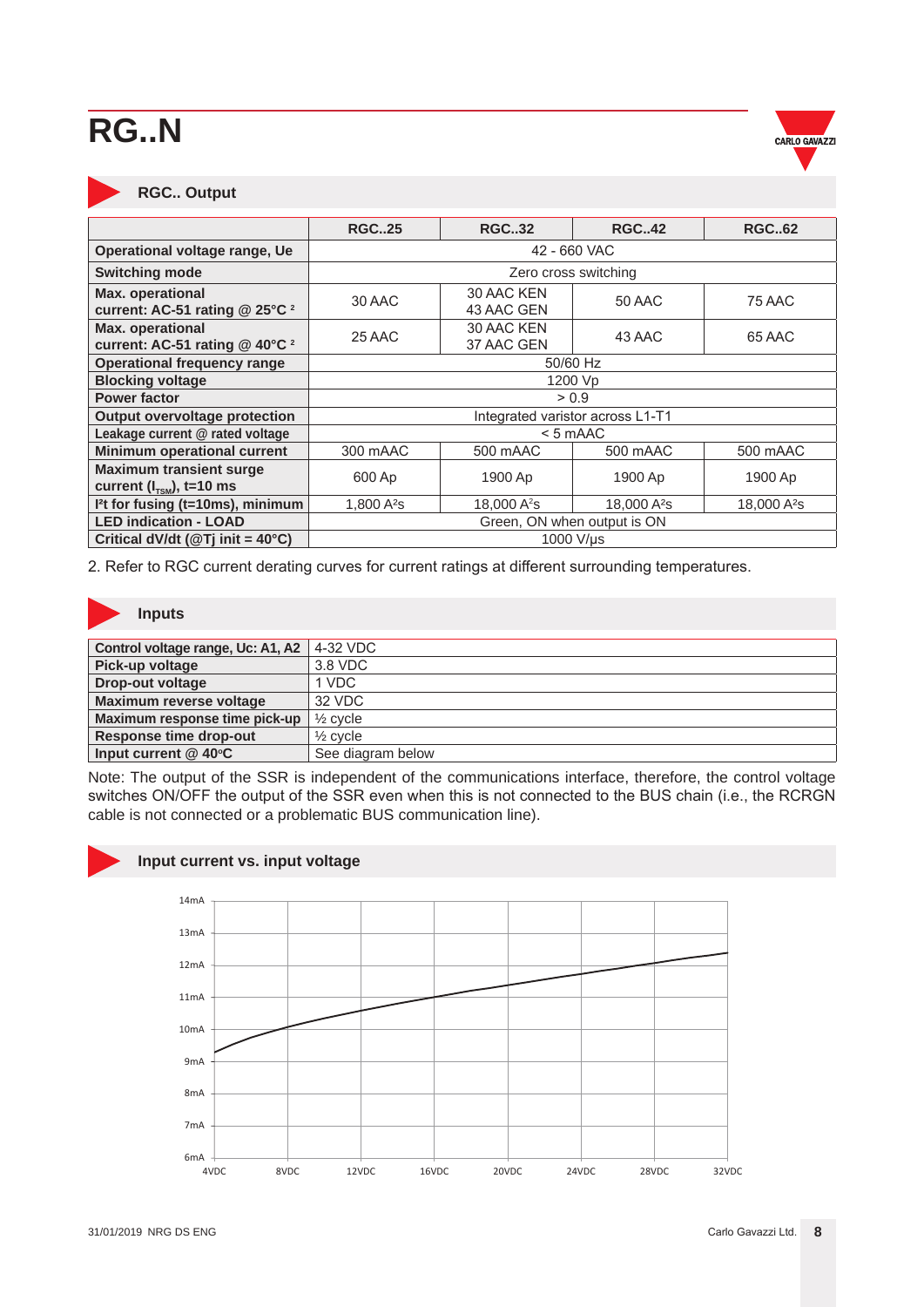

#### <span id="page-8-0"></span>**Internal bus**

| <b>Supply voltage</b>                    | Supplied through 2 wires of the RCRGN bus cable when connected to a powered<br><b>NRGC</b>                                                                                                     |  |  |  |
|------------------------------------------|------------------------------------------------------------------------------------------------------------------------------------------------------------------------------------------------|--|--|--|
| <b>BUS termination</b>                   | <b>RGN-TERMRES</b> on last device in the bus chain                                                                                                                                             |  |  |  |
| Max, no, of RG. Ns in a bus chain $ 48 $ |                                                                                                                                                                                                |  |  |  |
| <b>LED indication - BUS</b>              | Yellow, ON during ongoing communication                                                                                                                                                        |  |  |  |
| <b>ID for RGNs</b>                       | Automatic through AutoConfiguration (refer to NRG User Manual for further details)<br>Communication is only possible with RG. Ns that are configured correctly, i.e., they<br>have a valid ID. |  |  |  |

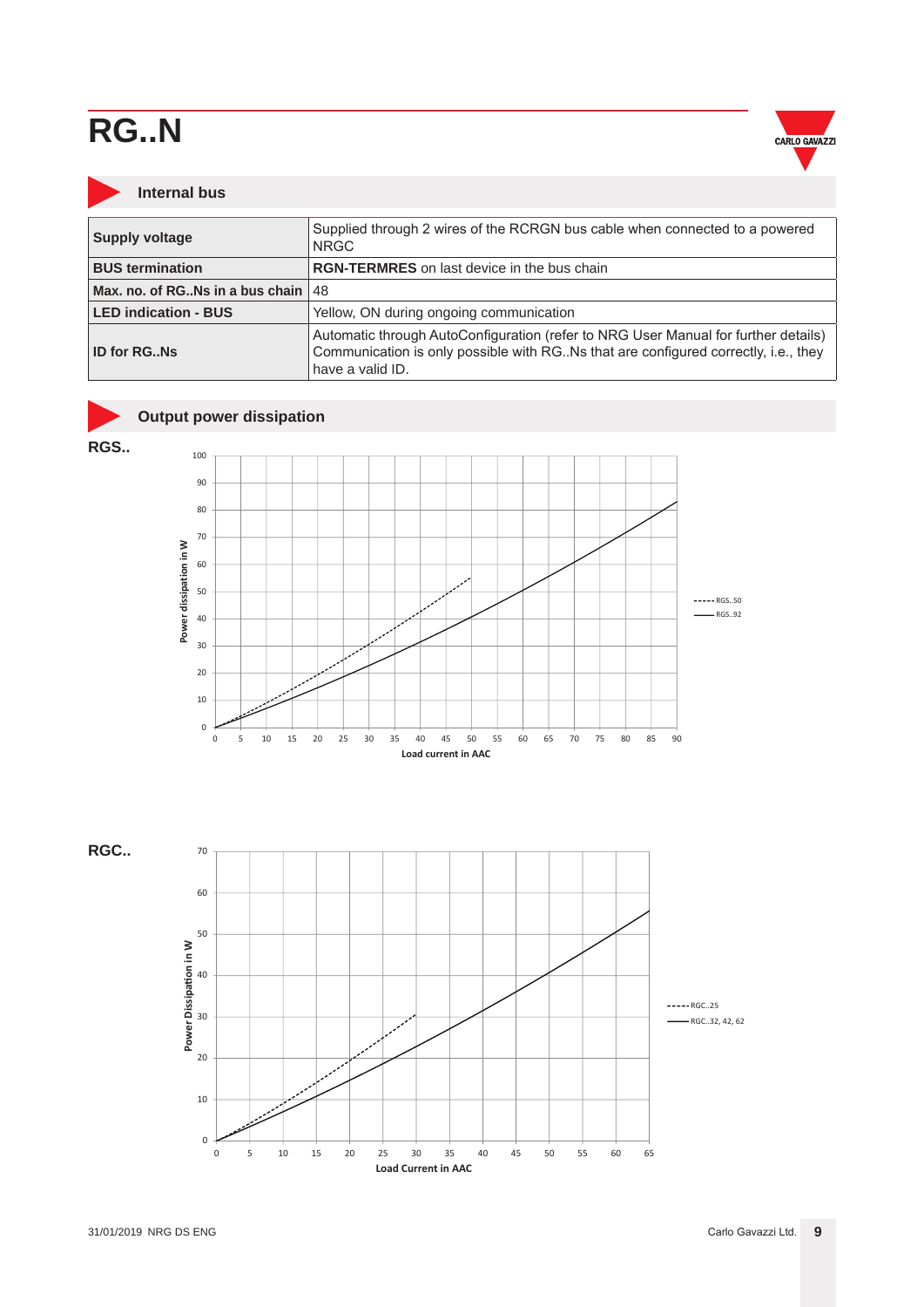

### <span id="page-9-0"></span>**RGS.. Heatsink selection**

Thermal resistance [°C/W] of RGS..50

|                                 | Surrounding ambient temperature [°C] |       |       |       |       |      |
|---------------------------------|--------------------------------------|-------|-------|-------|-------|------|
| Load current per pole AC-51 [A] | 20                                   | 30    | 40    | 50    | 60    | 65   |
| 50                              | 1.45                                 | 1.28  | 1.06  | 0.87  | 0.68  | 0.59 |
| 45                              | 1.72                                 | 1.50  | 1.29  | 1.07  | 0.85  | 0.75 |
| 40                              | 2.00                                 | 1.75  | 1.50  | 1.25  | 1.00  | 0.87 |
| 35                              | 2.35                                 | 2.06  | 1.76  | 1.47  | 1.18  | 1.03 |
| 30                              | 2.83                                 | 2.48  | 2.13  | 1.77  | 1.42  | 1.24 |
| 25                              | 3.52                                 | 3.08  | 2.64  | 2.20  | 1.76  | 1.54 |
| 20                              | 4.58                                 | 4.01  | 3.44  | 2.86  | 2.29  | 2.01 |
| 15                              | 6.40                                 | 5.60  | 4.80  | 4.00  | 3.20  | 2.80 |
| 10                              | 10.19                                | 8.92  | 7.64  | 6.37  | 5.10  | 4.46 |
| 5                               | $- -$                                | 19.51 | 16.72 | 13.94 | 11.15 | 9.76 |

#### Thermal resistance [°C/W] of RGS..92

|                                 | Surrounding ambient temperature [°C] |       |      |      |      |      |
|---------------------------------|--------------------------------------|-------|------|------|------|------|
| Load current per pole AC-51 [A] | 20                                   | 30    | 40   | 50   | 60   | 65   |
| 90                              | 0.62                                 | 0.52  | 0.41 | 0.31 | 0.21 | 0.16 |
| 81                              | 0.77                                 | 0.66  | 0.54 | 0.42 | 0.31 | 0.25 |
| 72                              | 0.97                                 | 0.83  | 0.70 | 0.56 | 0.43 | 0.36 |
| 63                              | 1.23                                 | 1.07  | 0.91 | 0.75 | 0.59 | 0.51 |
| 54                              | 1.55                                 | 1.35  | 1.16 | 0.97 | 0.77 | 0.68 |
| 45                              | 1.93                                 | 1.69  | 1.45 | 1.21 | 0.97 | 0.85 |
| 36                              | 2.53                                 | 2.21  | 1.89 | 1.58 | 1.26 | 1.11 |
| 27                              | 3.55                                 | 3.11  | 2.66 | 2.22 | 1.77 | 1.55 |
| 18                              | 5.67                                 | 4.97  | 4.26 | 3.55 | 2.84 | 2.48 |
| 9                               | 12.46                                | 10.90 | 9.34 | 7.79 | 6.23 | 5.45 |

#### **RGS.. Thermal data**

|                                                                  | <b>RGS50</b>    | <b>RGS92</b>  |  |  |
|------------------------------------------------------------------|-----------------|---------------|--|--|
| Max. junction temperature                                        | $125^{\circ}$ C |               |  |  |
| <b>Heatsink temperature</b>                                      | $100^{\circ}$ C |               |  |  |
| Junction to case thermal<br>resistance, $R_{\text{thic}}$        | < 0.30 °C/W     | $< 0.20$ °C/W |  |  |
| <b>Case to heatsink thermal</b><br>resistance, R <sub>thcs</sub> | $< 0.25$ °C/W   |               |  |  |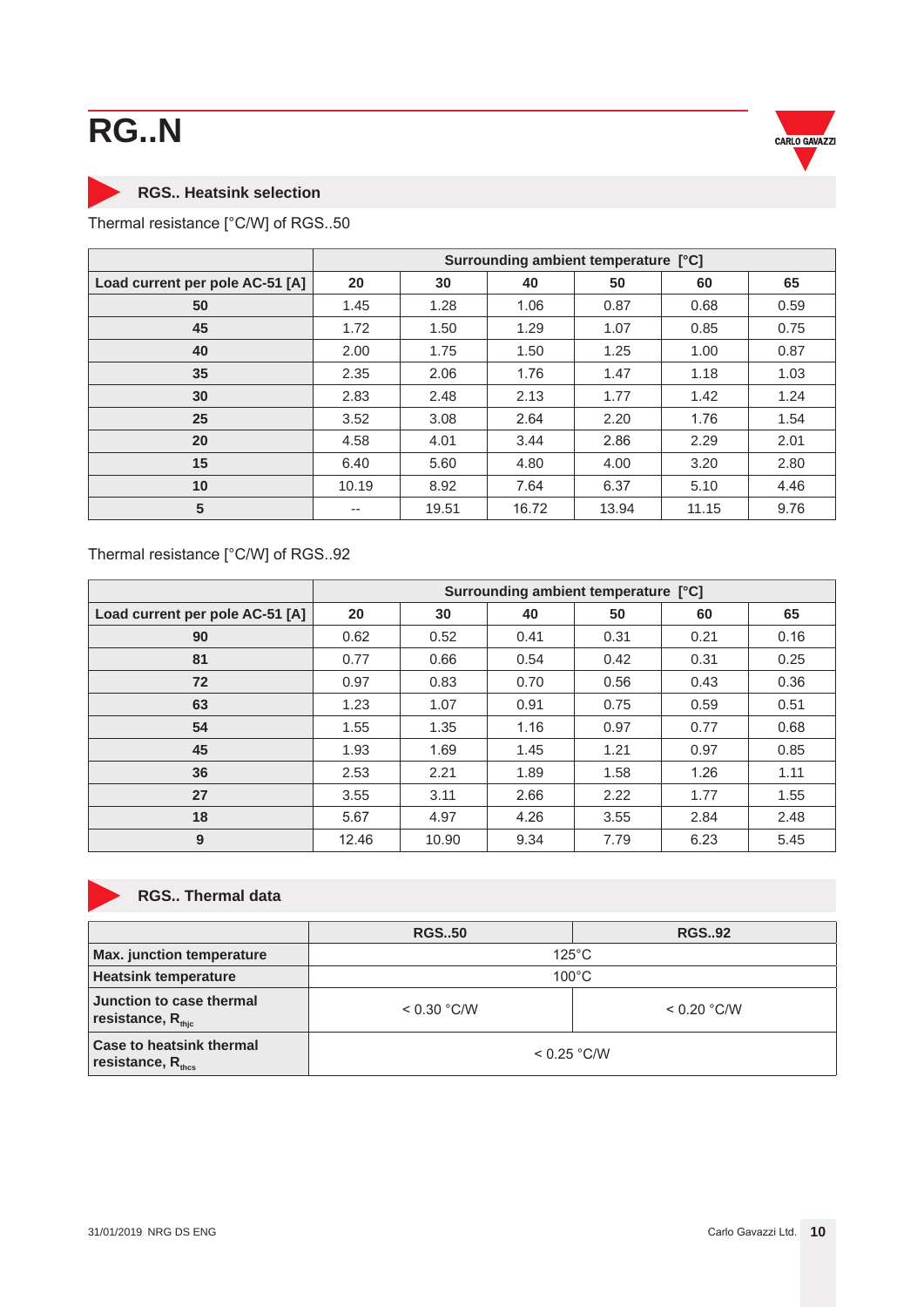<span id="page-10-0"></span>



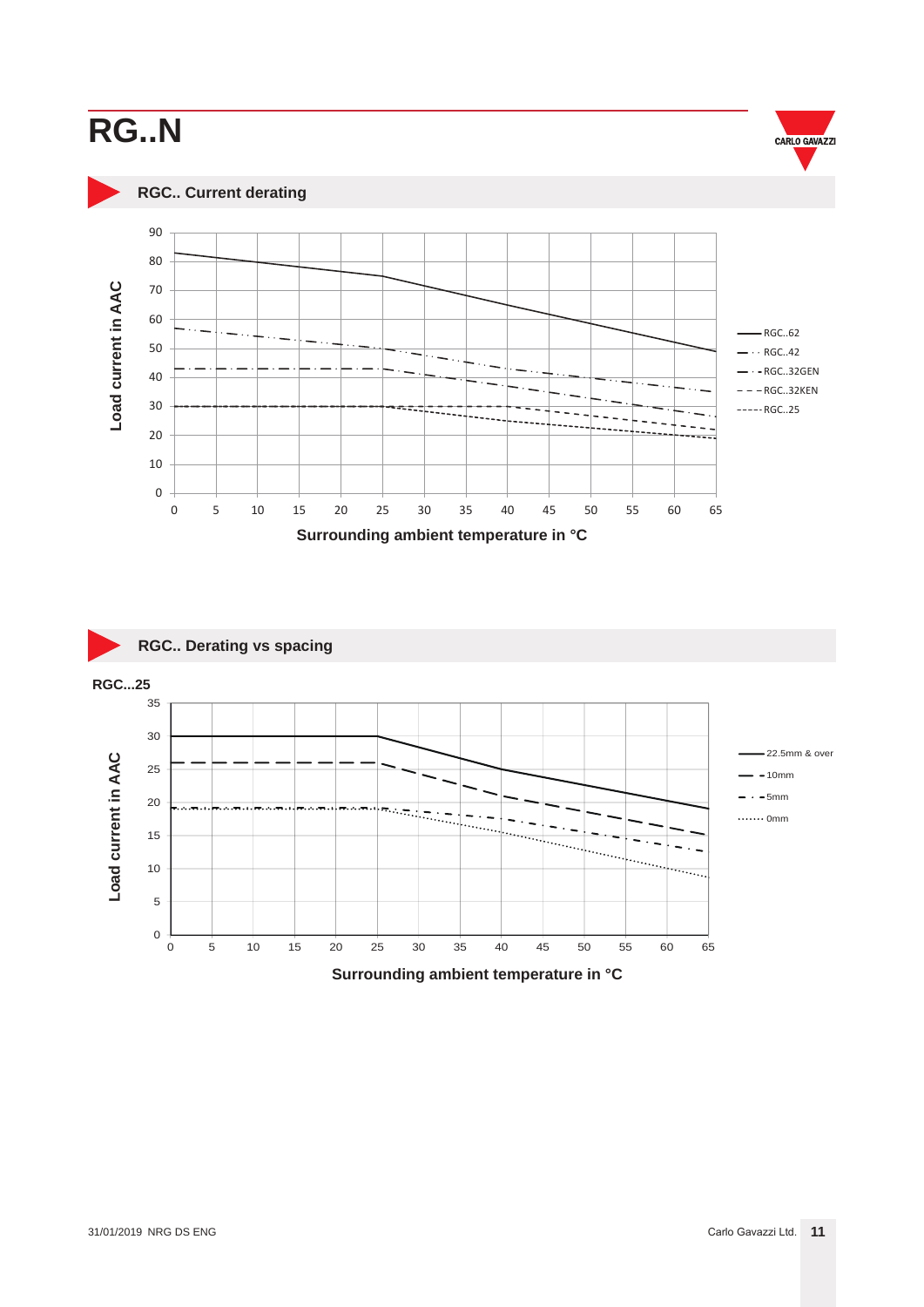

**RGC...32**



**RGC...42**



**RGC...62**

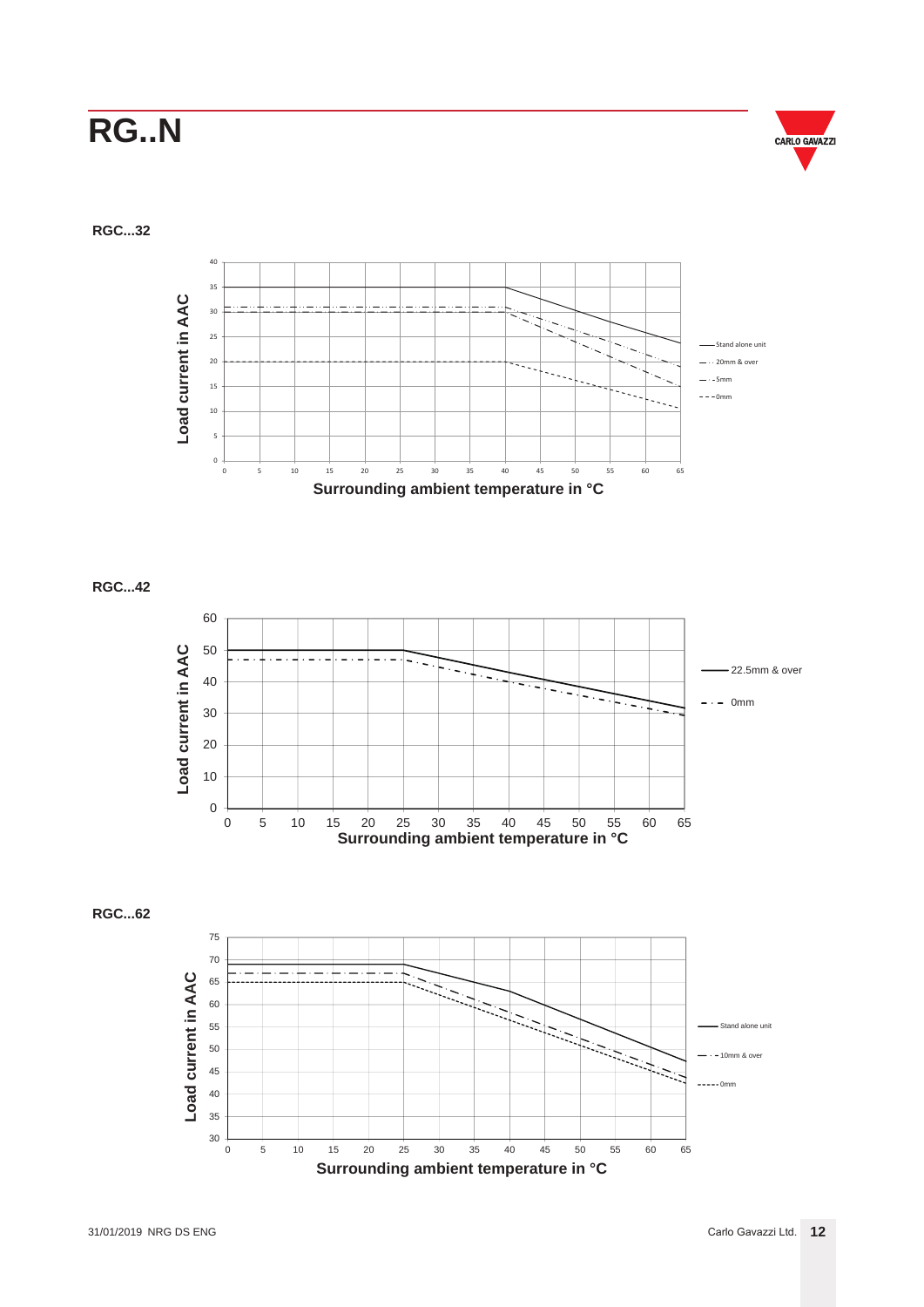

#### <span id="page-12-0"></span>**Compatibility and conformance**

| <b>Approvals</b>                | RGC: $\mathsf{C} \in \mathbb{C}$ $\mathbb{R}^n$ $\mathbb{H}$                                                                                                                                                     |  |  |  |
|---------------------------------|------------------------------------------------------------------------------------------------------------------------------------------------------------------------------------------------------------------|--|--|--|
|                                 | RGS: $\mathsf{CE}$ $\mathsf{FMS}$ of $\mathsf{H}$                                                                                                                                                                |  |  |  |
| <b>Standards compliance</b>     | LVD: EN 60947-4-3<br>EMCD: EN 60947-4-3<br>UL: UL508, E172877, NMFT<br>cUL: C22.2 No. 14-13, E172877, NMFT7<br>UR: UL508, E172877, NMFT2<br>cUR: C22.2 No. 14-13, E172877, NMFT8<br>CSA: C22.2 No. 14-13, 204075 |  |  |  |
| UL short circuit current rating | 100k Arms (refer to short circuit current section, Type 1 – UL508)                                                                                                                                               |  |  |  |

| Electromagnetic compatibility (EMC) - Immunity |                                                                                                                                                                                                                      |  |  |
|------------------------------------------------|----------------------------------------------------------------------------------------------------------------------------------------------------------------------------------------------------------------------|--|--|
| Electrostatic discharge (ESD)                  | EN/IEC 61000-4-2<br>8 kV air discharge, 4 kV contact (PC1)                                                                                                                                                           |  |  |
| Radiated radio frequency <sup>3</sup>          | EN/IEC 61000-4-3<br>10 V/m, from 80 MHz to 1 GHz (PC1)<br>10 V/m, from 1.4 to 2 GHz (PC1)<br>3 V/m, from 2 to 2.7 GHz (PC1)                                                                                          |  |  |
| Electrical fast transient (burst)              | EN/IEC 61000-4-4<br>Output: 2 kV, 5 kHz & 100 kHz (PC1)<br>Input: 1 kV, 5 kHz & 100 kHz (PC1)                                                                                                                        |  |  |
| Conducted radio frequency <sup>3</sup>         | EN/IEC 61000-4-6<br>10V/m, from 0.15 to 80 MHz (PC1)                                                                                                                                                                 |  |  |
| <b>Electrical surge</b>                        | EN/IEC 61000-4-5<br>Output, line to line: 1 kV (PC2)<br>Output, line to earth: 2 kV (PC2)<br>Input, line to line: 500 V (PC2)<br>Input, line to earth: 500 V (PC2)<br>Signal, line to earth: 1 kV (PC2) <sup>4</sup> |  |  |
| <b>Voltage dips</b>                            | EN/IEC 61000-4-11<br>0% for 0.5, 1 cycle (PC2)<br>40% for 10 cycles (PC2)<br>70% for 25 cycles (PC2)<br>80% for 250 cycles (PC2)                                                                                     |  |  |
| <b>Voltage interruptions</b>                   | EN/IEC 61000-4-11<br>0% for 5000ms (PC2)                                                                                                                                                                             |  |  |

**3**. Under the influence of RF, a reading error of ± 10% was allowed for load currents > 500mA and ± 20% for load currents < 500mA. These tolerances are not maintained if Ref signal is not connected.

**4**. Not applicable to shielded cables <10m. Additional suppression on data lines may be required if shielded cables are not used.

| Electromagnetic compatibility (EMC) - Emissions     |                                                                                                                       |  |  |
|-----------------------------------------------------|-----------------------------------------------------------------------------------------------------------------------|--|--|
| Radio interference field emis-<br>sion (radiated)   | <b>EN/IEC 55011</b><br>Class A: from 30 to 1000 MHz                                                                   |  |  |
| Radio interference voltage<br>emissions (conducted) | <b>EN/IEC 55011</b><br>Class A: from 0.15 to 30 MHz<br>(External filter may be required - refer to Filtering section) |  |  |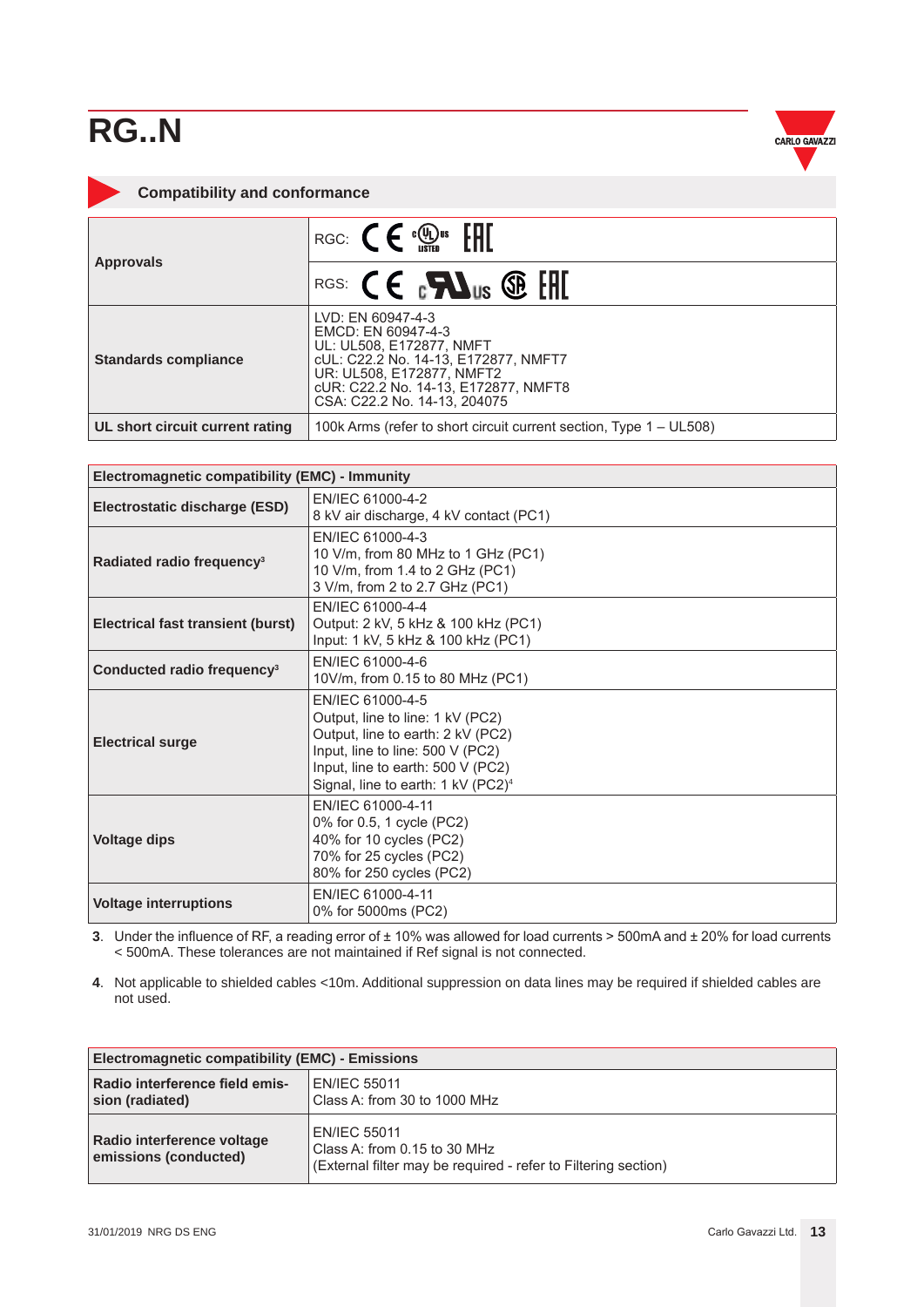

#### <span id="page-13-0"></span>**Filter connection diagram**



 $R_d$  = 1M $\Omega$ , 0.5W



#### **Filtering**

| <b>Part number</b> | Suggested filter for EN 55011 Class   Maximum heater current [AAC]<br>A compliance |       |  |  |
|--------------------|------------------------------------------------------------------------------------|-------|--|--|
| RGS50              | 330 nF / 760 V / X1                                                                | 130 A |  |  |
| RGS92              | 220 nF / 760 V / X1                                                                | 130 A |  |  |
| RGC25              | 220 nF / 760 V / X1                                                                | 130 A |  |  |
| RGC32              | 330 nF / 760 V / X1                                                                | 140 A |  |  |
| RGC42, RGC62       | 330 nF / 760 V / X1                                                                | 140 A |  |  |
|                    | 680 nF / 760 V / X1                                                                | 65A   |  |  |

#### Note:

- Control input lines must be installed together to maintain products' susceptability to Radio Frequency interference.
- Use of AC solid state relays may, according to the application and the load current, cause conducted radio interferences. Use of mains filters may be necessary for cases where the user must meet E.M.C requirements. The capacitor values given inside the filtering specification tables should be taken only as indications, the filter attenuation will depend on the final application.
- Performance Criteria 1 (PC1) : No degradation of performance or loss of function is allowed when the product is operated as intended.
- Performance Criteria 2 (PC2): During the test, degradation of performance or partial loss of function is allowed. However when the test is complete the product should return operating as intended by itself.
- Performance Criteria 3 (PC3): Temporary loss of function is allowed, provided the function can be restored by manual operation of the controls.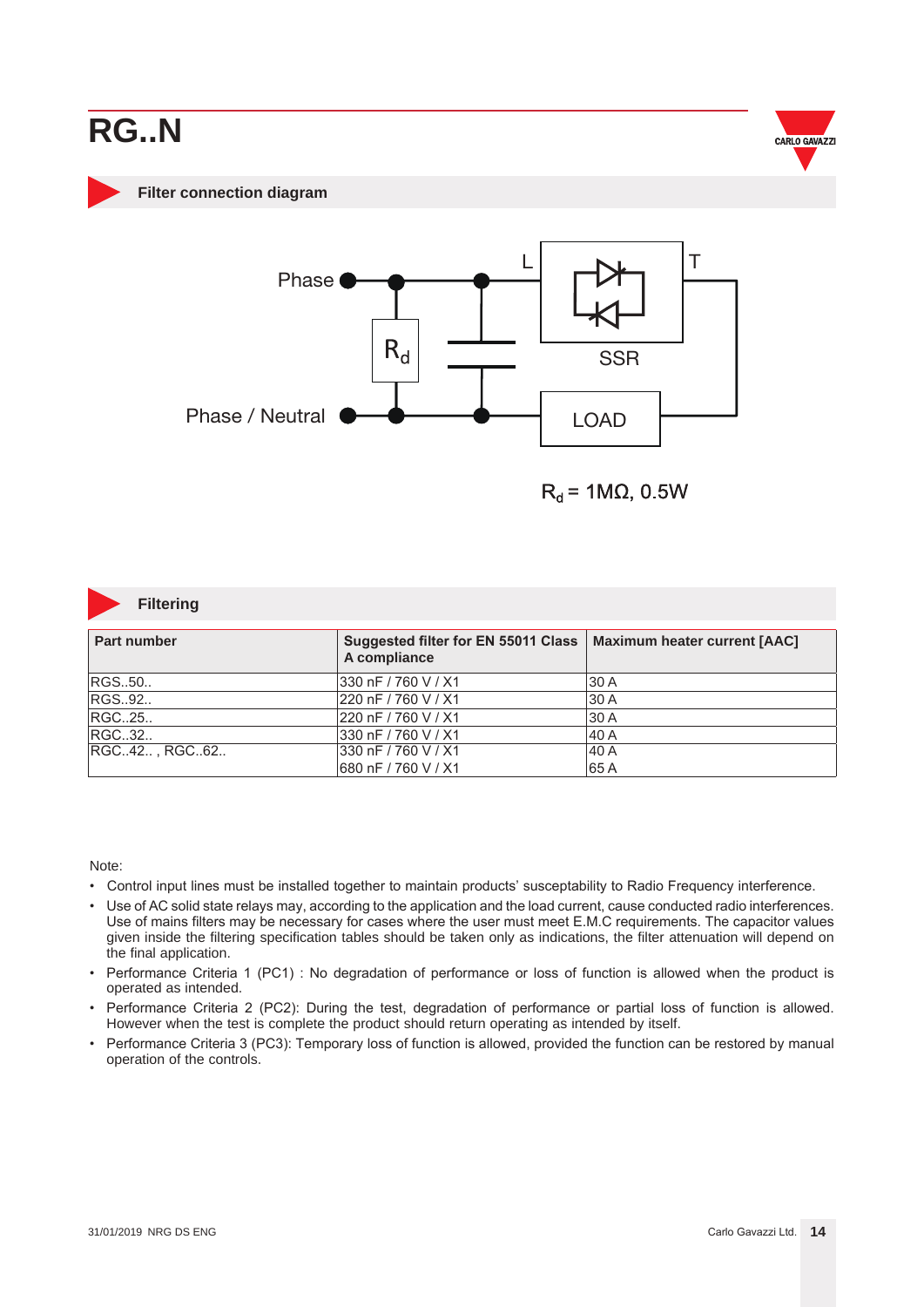

<span id="page-14-0"></span>

| <b>Environmental specifications</b> |                                                                                       |  |  |  |  |
|-------------------------------------|---------------------------------------------------------------------------------------|--|--|--|--|
| <b>Operating temperature</b>        | -20 to +65 °C (-4 to +149 °F)                                                         |  |  |  |  |
| Storage temperature                 | -20 to +65 °C (-4 to +149 °F)                                                         |  |  |  |  |
| <b>Relative humidity</b>            | 95% non-condensing @ 40°C                                                             |  |  |  |  |
| <b>Pollution degree</b>             | 2                                                                                     |  |  |  |  |
| Installation altitude               | 0-1000m Above 1000m derate linearly by 1% of FLC per 100m up to a maximum of<br>2000m |  |  |  |  |
| <b>Vibration resistance</b>         | 2g/ axis (2-100Hz, IEC60068-2-6, EN 50155)                                            |  |  |  |  |
| <b>Impact resistance</b>            | 15/11 g/ms (EN 50155)                                                                 |  |  |  |  |
| <b>EU RoHS compliant</b>            | <b>Yes</b>                                                                            |  |  |  |  |
| <b>China RoHS</b>                   |                                                                                       |  |  |  |  |

The declaration in this section is prepared in compliance with People's Republic of China Electronic Industry Standard SJ/ T11364-2014: Marking for the Restricted Use of Hazardous Substances in Electronic and Electrical Products.

|                                      | <b>Toxic or Harardous Substances and Elements</b> |                 |                 |                                    |                                        |                                               |
|--------------------------------------|---------------------------------------------------|-----------------|-----------------|------------------------------------|----------------------------------------|-----------------------------------------------|
| <b>Part Name</b>                     | Lead<br>(Pb)                                      | Mercury<br>(Hg) | Cadmium<br>(Cd) | Hexavalent<br>Chromium<br>(Cr(VI)) | Polybrominat-<br>ed biphenyls<br>(PBB) | Polybromi-<br>nated diphenyl<br>ethers (PBDE) |
| <b>Power Unit</b><br><b>Assembly</b> |                                                   |                 |                 |                                    |                                        |                                               |

O: Indicates that said hazardous substance contained in homogeneous materials for this part are below the limit requirement of GB/T 26572.

X: Indicates that said hazardous substance contained in one of the homogeneous materials used for this part is above the limit requirement of GB/T 26572.

#### 这份申明根据中华人民共和国电子工业标准 SJ/T11364-2014:标注在电子电气产品中限定使用的有害物质

| 零件名称                               |           | 有毒或有害物质与元素 |           |                |                |                 |  |
|------------------------------------|-----------|------------|-----------|----------------|----------------|-----------------|--|
|                                    | 铅<br>(Pb) | 汞<br>(Hq)  | 镉<br>(Cd) | 六价铬<br>(Cr(V)) | 多溴化联苯<br>(PBB) | 多溴联苯醚<br>(PBDE) |  |
| 功率单元                               | X         | О          |           | Ο              |                |                 |  |
| O:此零件所有材料中含有的该有害物低于GB/T 26572的限定。  |           |            |           |                |                |                 |  |
| X: 此零件某种材料中含有的该有害物高于GB/T 26572的限定。 |           |            |           |                |                |                 |  |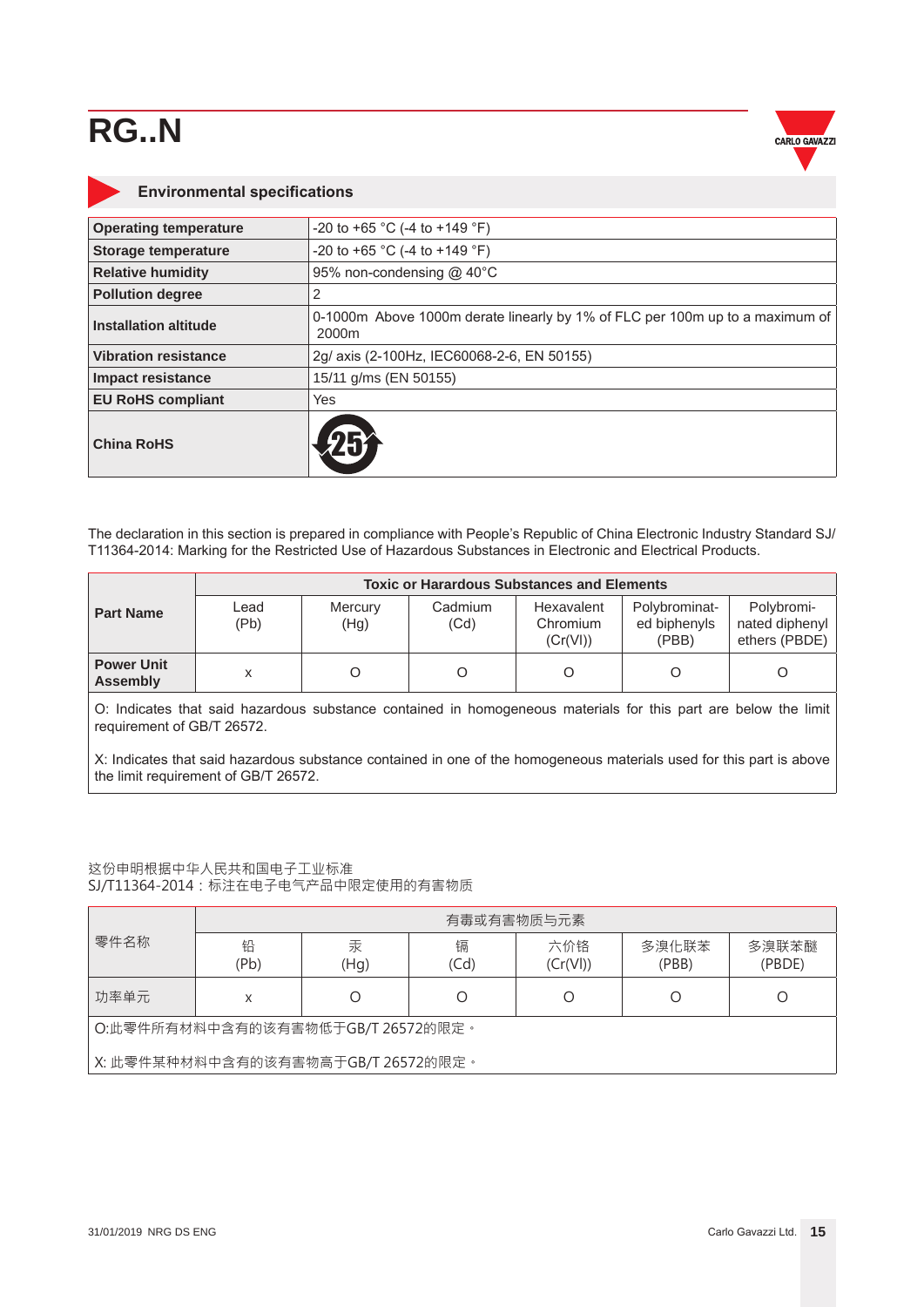

#### <span id="page-15-0"></span>**Measurements**

| <b>Parameter</b>                     | <b>Register</b><br>reference | <b>Description</b>                                                                                                                                               |
|--------------------------------------|------------------------------|------------------------------------------------------------------------------------------------------------------------------------------------------------------|
| <b>Current</b>                       | <b>CRRDR</b>                 | This reports the measured load RMS current.                                                                                                                      |
| <b>Hold current</b>                  | <b>CUHDR</b>                 | This reports the highest RMS value of current recorded over a number of (past)<br>cycles. The number of past cycles is configurable.                             |
| <b>Voltage</b>                       | <b>VRRDR</b>                 | RMS voltage reading (L1-Ref voltage) that is the supply voltage across the SSR +<br>load<br>(Ref signal connection is required)                                  |
| <b>Frequency</b>                     | <b>FQRDR</b>                 | This reports the measured line frequency.                                                                                                                        |
| Apparent<br>power                    | <b>APRDR</b>                 | This reports the apparent power that is a multiplication of the voltage RMS value<br>and current RMS value.<br>(Ref signal connection is required)               |
| <b>Real power</b>                    | <b>RPRDR</b>                 | This reports the real power reading that is based on the instantaneous voltage &<br>current multiplications.<br>(Ref signal connection is required)              |
| <b>Running</b><br>hours<br>(On-time) | <b>OTRDR</b>                 | This is a count of the time during which the SSR output is ON. On switch ON, this<br>register reports the recorded value at the last switch OFF.                 |
| <b>Active Energy</b>                 | ENRDLR,<br><b>ENRDHR</b>     | This reports the energy reading in kWh. On switch ON, this register reports the<br>recorded value at the last switch OFF.<br>(Ref signal connection is required) |

Note 1: For further information please refer to the 'NRG user manual'.

Note 2: Ref signal connection is recommended with loads less than 1A

### **LED indicators**

| <b>LOAD</b>  | Green               | The Load LED reflects the status of the load depending on the presence of the control signal.<br>During an over-temperature condition, the LOAD LED will behave according to the indications<br>in the table "LOAD LED indications in over-temperature condition" below |                                                                                                                       |  |  |
|--------------|---------------------|-------------------------------------------------------------------------------------------------------------------------------------------------------------------------------------------------------------------------------------------------------------------------|-----------------------------------------------------------------------------------------------------------------------|--|--|
| <b>BUS</b>   | Yellow <sup>1</sup> | ON:                                                                                                                                                                                                                                                                     | During a response from the RG. N to the NRGC                                                                          |  |  |
|              |                     | $\mathsf{OFF}$ :                                                                                                                                                                                                                                                        | Communication between the NRGC and RG. Ns is idle or during the<br>transmission of a command from the NRGC to the RGN |  |  |
| <b>ALARM</b> | Red                 | ON:                                                                                                                                                                                                                                                                     | Fully ON or flashing when alarm condition is present.<br>Refer to Alarm Management section                            |  |  |
|              |                     | OFF:                                                                                                                                                                                                                                                                    | No alarm condition                                                                                                    |  |  |

#### **LOAD LED indications in over-temperature condition**

| <b>Control signal</b><br>A1, A2 | <b>RGN supply</b><br>(through internal bus by<br>RCRGN) | Over-temperature<br>condition                   | <b>LOAD LED green</b> |
|---------------------------------|---------------------------------------------------------|-------------------------------------------------|-----------------------|
| <b>ON</b>                       | <b>OFF</b>                                              | Detection not possible<br>without BUS connected | ON                    |
| ON                              | ON                                                      | <b>OFF</b>                                      | ON                    |
| <b>ON</b>                       | <b>ON</b>                                               | <b>ON</b>                                       | <b>OFF</b>            |
| <b>OFF</b>                      | <b>OFF</b>                                              |                                                 | <b>OFF</b>            |
| <b>OFF</b>                      | ON                                                      | ON                                              | <b>OFF</b>            |
| OFF                             | OΝ                                                      | <b>OFF</b>                                      | OFF                   |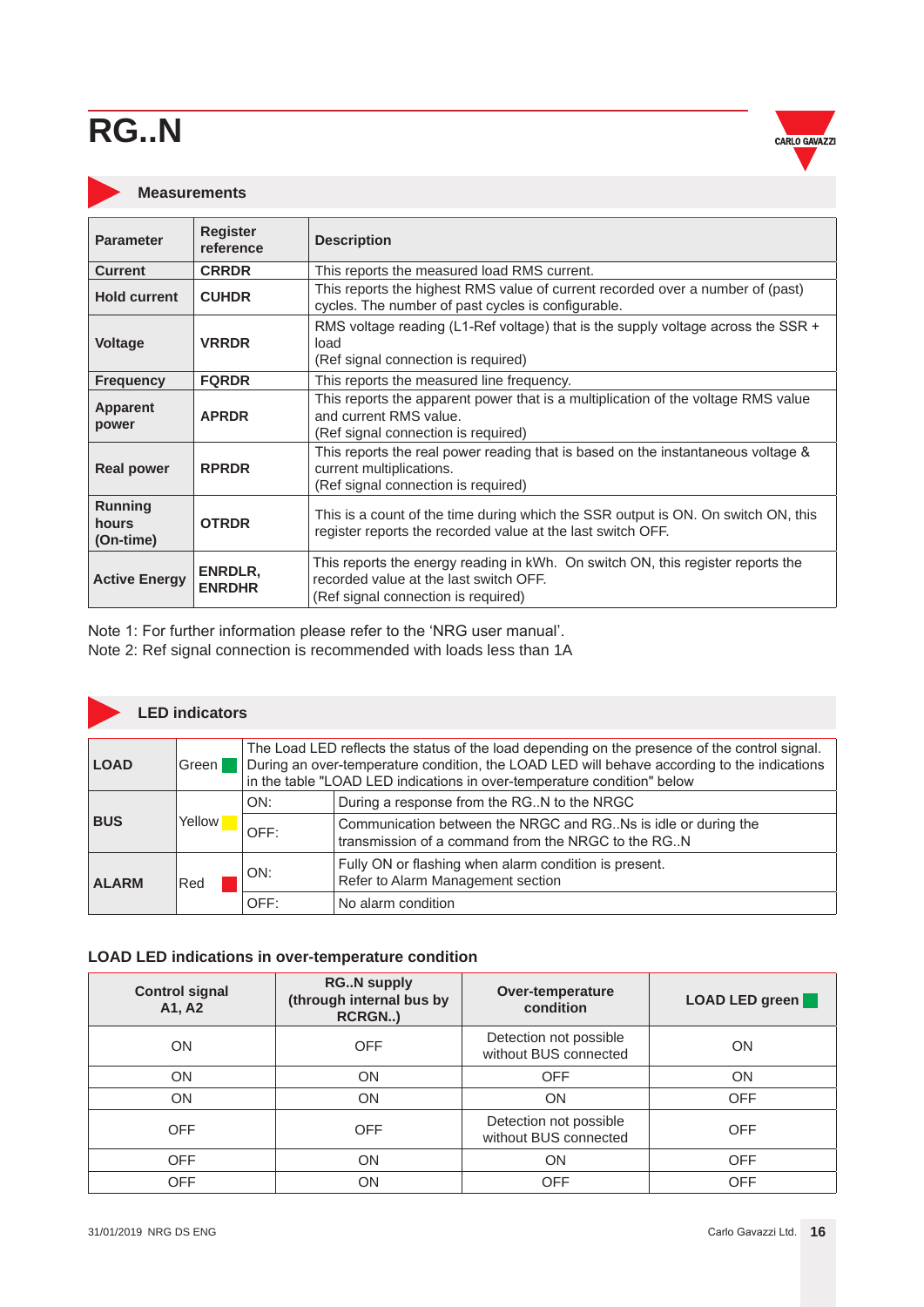

#### <span id="page-16-0"></span>**Alarm management**

| <b>Alarm</b><br>condition<br>present | • The state of the Red LED of the respective RG. N is ON with a specific flashing rate<br>• Alarm flag (AL1SF), Comms error flag (CMERF) or internal error flag (INERF) in the RG. N status<br>register (EDGSR) is set<br>. Any of the flags in the Alarm 1 status register (AL1SR) of the respective RG. N is set |                                                                                                                                                                                                                                                                                                                                                                                                         |  |  |  |  |
|--------------------------------------|--------------------------------------------------------------------------------------------------------------------------------------------------------------------------------------------------------------------------------------------------------------------------------------------------------------------|---------------------------------------------------------------------------------------------------------------------------------------------------------------------------------------------------------------------------------------------------------------------------------------------------------------------------------------------------------------------------------------------------------|--|--|--|--|
|                                      |                                                                                                                                                                                                                                                                                                                    | Please refer to the NRG User Manual for further information                                                                                                                                                                                                                                                                                                                                             |  |  |  |  |
| Alarm<br>types                       | No. of<br>flashes                                                                                                                                                                                                                                                                                                  | <b>Description of fault</b>                                                                                                                                                                                                                                                                                                                                                                             |  |  |  |  |
|                                      | 100%<br>ON                                                                                                                                                                                                                                                                                                         | Over-temperature:<br>- The RGN is operating outside its operating range causing the junction to overheat<br>- The output of the RGN is switched OFF (irrespective of the control voltage presence)<br>to prevent damage to the RGN<br>- The alarm is restored automatically after the cooling-off period                                                                                                |  |  |  |  |
|                                      | $\overline{2}$                                                                                                                                                                                                                                                                                                     | System 1 fault:<br>Voltage and current signals are absent. This could be due to a mains loss or a load loss under<br>specific conditions. Refer to the NRG User Manual for further details.                                                                                                                                                                                                             |  |  |  |  |
|                                      | 3                                                                                                                                                                                                                                                                                                                  | System 2 fault:<br>Load loss or SSR open circuit                                                                                                                                                                                                                                                                                                                                                        |  |  |  |  |
|                                      | 4                                                                                                                                                                                                                                                                                                                  | <b>SSR short circuit:</b><br>Current flowing through the RG. N output in the absence of a control signal                                                                                                                                                                                                                                                                                                |  |  |  |  |
|                                      | 5                                                                                                                                                                                                                                                                                                                  | <b>Frequency Out of Range:</b><br>- The RG. N is operated outside the range set by the Over Frequency and Under Frequency<br>Limit registers (OFLMR and UFLMR).<br>- Default range is 44 - 66 Hz<br>- The RG. N will not stop operating if the frequency measured is out of the set range. The<br>alarm is restored automatically when the frequency is back within the expected range                  |  |  |  |  |
|                                      | 6                                                                                                                                                                                                                                                                                                                  | <b>Current Out of Range:</b><br>- The RG. N is operated outside the range set by the Over Current and Under Current Limit<br>registers (OCLMR and UCLMR).<br>- Default range is 0 - max. rating of the respective RGN<br>- The RG. N will not stop operating if the current measured is out of the set range. The alarm<br>is restored automatically when the current is back within the expected range |  |  |  |  |
|                                      | $\overline{7}$                                                                                                                                                                                                                                                                                                     | <b>Voltage Out of Range:</b><br>- The RGN is operated outside the range set by the Over Voltage and Under Voltage Limit<br>registers (OVLMR and UVLMR).<br>- Default range is 0 - 660 V<br>- The RG. N will not stop operating if the voltage measured is out of the set range. The alarm<br>is restored automatically when the voltage is back within the expected range                               |  |  |  |  |
|                                      | 8                                                                                                                                                                                                                                                                                                                  | <b>Communication error (BUS):</b><br>An error in the communication link (internal bus) between the NRGC and RG. Ns                                                                                                                                                                                                                                                                                      |  |  |  |  |
|                                      | 9                                                                                                                                                                                                                                                                                                                  | Internal error:<br>Bus supply out of range, hardware damage or detection of abnormal conditions                                                                                                                                                                                                                                                                                                         |  |  |  |  |
| <b>Flashing</b><br>rate              | 0.5s                                                                                                                                                                                                                                                                                                               | 3s                                                                                                                                                                                                                                                                                                                                                                                                      |  |  |  |  |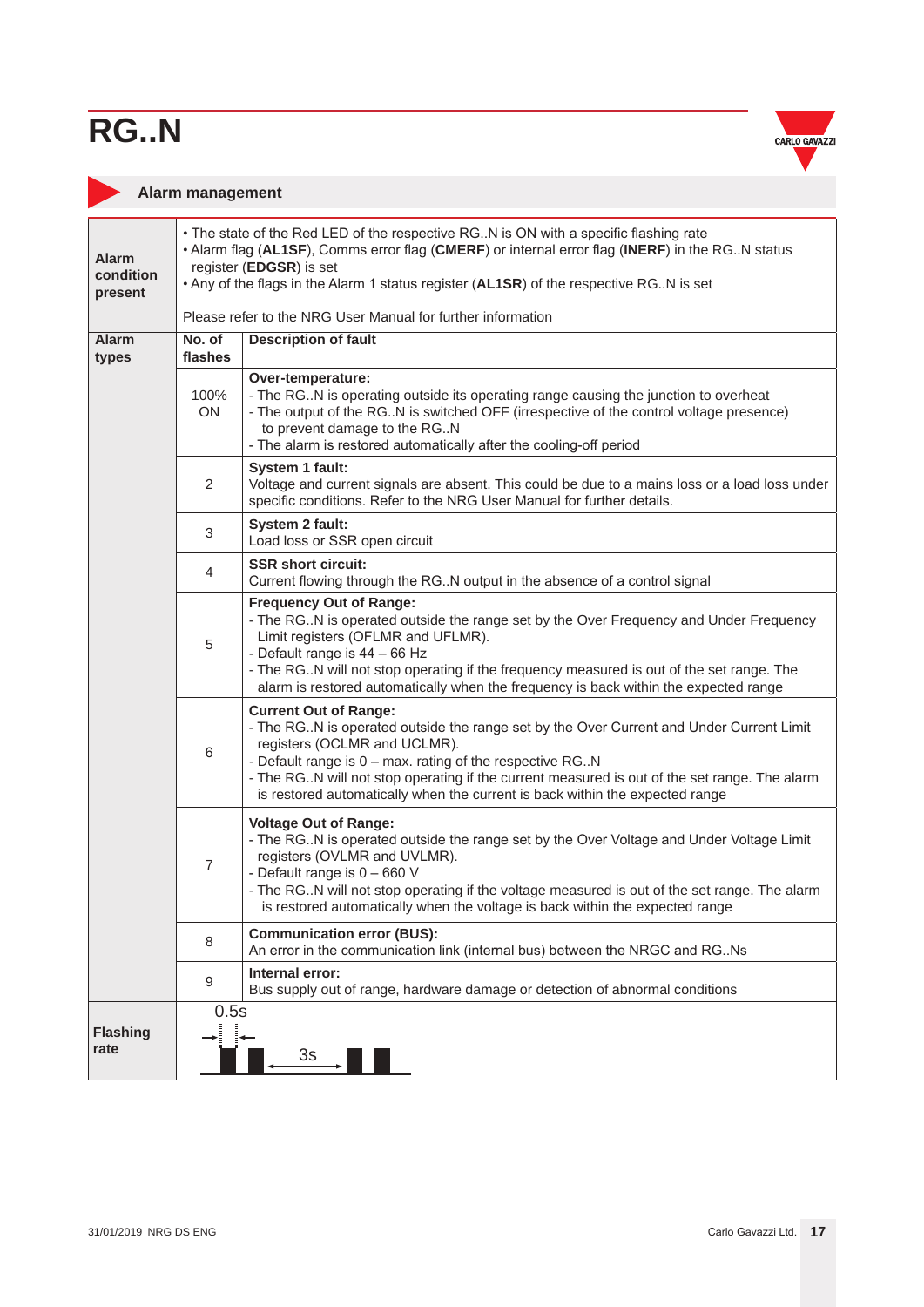

#### <span id="page-17-0"></span>**Short circuit protection**

#### **Protection Co-ordination, Type 1 vs Type 2:**

Type 1 protection implies that after a short circuit, the device under test will no longer be in a functioning state. In Type 2 co-ordination the device under test will still be functional after the short circuit. In both cases, however the short circuit has to be interrupted. The fuse between enclosure and supply shall not open. The door or cover of the enclosure shall not be blown open. There shall be no damage to conductors or terminals and the conductors shall not separate from terminals. there shall be no breakage or cracking of insulating bases to the extent that the integrity of the mounting of live parts is impaired. Discharge of parts or any risk of fire shall not occur.

The product variants listed in the table hereunder are suitable for use on a circuit capable of delivering not more than 100,000A rms Symmetrical Amperes, 600 Volts maximum when protected by fuses. Tests at 100,000A were performed with Class J fuses, fast acting; please refer to the table below for maximum allowed ampere rating of the fuse. Use fuses only.

Tests with Class J fuses are representative of Class CC fuses.

| Protection co-ordination Type 1 according to UL 508 |                                                        |                   |              |                      |
|-----------------------------------------------------|--------------------------------------------------------|-------------------|--------------|----------------------|
| Part No.                                            | <b>Prospective short</b><br>circuit current<br>[kArms] | Max fuse size [A] | <b>Class</b> | <b>Voltage [VAC]</b> |
| RGS50, RGC25                                        | 100                                                    | 30                | J or CC      | max. 600             |
| RGS92, RGC32,<br>RGC42, RGC62                       | 100                                                    | 80                |              | max. 600             |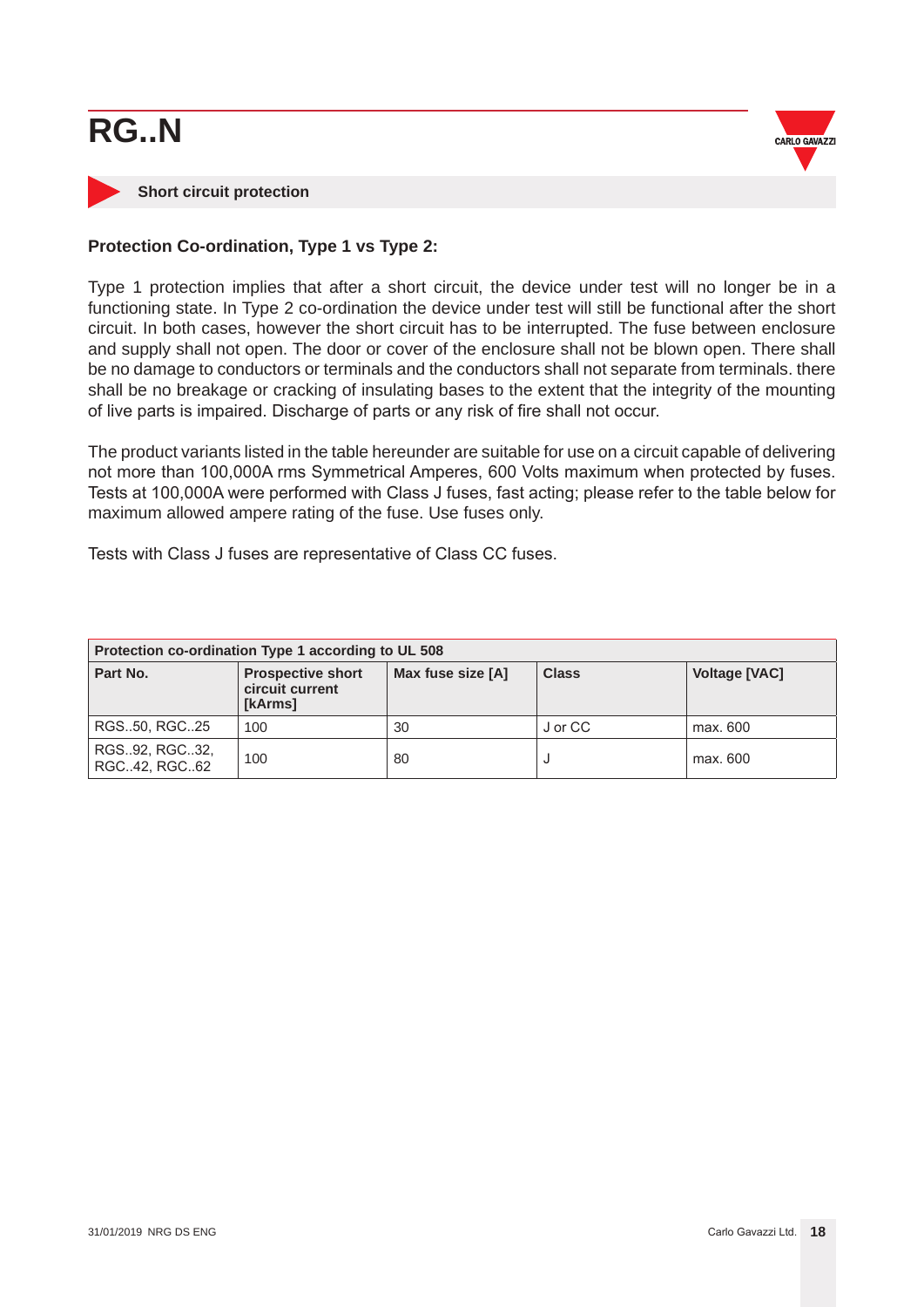

| Protection co-ordination Type 2 with semiconductor fuses |                            |                         |                          |                             |               |                      |
|----------------------------------------------------------|----------------------------|-------------------------|--------------------------|-----------------------------|---------------|----------------------|
| Part                                                     | <b>Prospective short</b>   | Mersen (Ferraz Shawmut) |                          | <b>Siba</b>                 |               | <b>Voltage [VAC]</b> |
| number                                                   | circuit current<br>[kArms] | Max fuse<br>size [A]    | Part number              | <b>Max fuse</b><br>size [A] | Part number   |                      |
| <b>RGC25</b>                                             | 10                         | 40                      | 6.9xx CP GRC 22x58 /40   | 32                          | 50 142 06.32  | max. 600             |
|                                                          | 100                        | 40                      | 6.9xx CP GRC 22x58 /40   | 32                          | 50 142 06.32  | max. 600             |
| <b>RGC32</b>                                             | 10                         | 63                      | 6.9xx CP URC 14x51 /63   | 80                          | 50 194 20.80  | max. 600             |
| RGC42                                                    | 10                         | 70                      | A70QS70-4                | 80                          | 50 194 20.80  | max. 600             |
|                                                          | 100                        | 63                      | 6.9xx CP URC 14x51 /63   | 80                          | 50 194 20.80  | max. 600             |
|                                                          | 100                        | 70                      | A70QS70-4                | 80                          | 50 194 20.80  | max. 600             |
| RGC62                                                    | 10                         | 100                     | 6.9xx CP GRC 22x58 /100  | 100                         | 50 194 20.100 | max. 600             |
|                                                          | 10                         | 100                     | A70QS100-4               | 100                         | 50 194 20.100 | max. 600             |
|                                                          | 100                        | 100                     | 6.621 CP URGD 27x60 /100 | 100                         | 50 194 20.100 | max. 600             |
|                                                          | 100                        | 100                     | A70QS100-4               | 100                         | 50 194 20.100 | max. 600             |
| RGS50                                                    | 10                         | 80                      | 6.621 CP URQ 27x60 /80   | 50                          | 50 142 06.50  | max. 660             |
|                                                          | 10                         | 70                      | A70QS70-4                | 50                          | 50 142 06.50  | max. 660             |
|                                                          | 100                        | 80                      | 6.621 CP URQ 27x60 /80   | 50                          | 50 142 06.50  | max. 660             |
|                                                          | 100                        | 70                      | A70QS70-4                | 50                          | 50 142 06.50  | max. 660             |
| <b>RGS.,92</b>                                           | 10                         | 125                     | 6.621 CP URD 22x58 /125  | 125                         | 50 194 20.125 | max. 660             |
|                                                          | 10                         | 125                     | A70QS125-4               | 125                         | 50 194 20.125 | max. 660             |
|                                                          | 100                        | 125                     | 6.621 CP URD 22x58 /125  | 125                         | 50 194 20.125 | max. 660             |
|                                                          | 100                        | 125                     | A70QS125-4               | 125                         | 50 194 20.125 | max. 660             |

|                                                           | Protection co-ordination Type 2 with Minature Circuit Breakers (M.C.B.s) |                                                        |                                               |                                                         |  |  |
|-----------------------------------------------------------|--------------------------------------------------------------------------|--------------------------------------------------------|-----------------------------------------------|---------------------------------------------------------|--|--|
| <b>Solid State Relay type</b>                             | ABB Model no. for Z - type<br>M. C. B. (rated current)                   | ABB Model no. for B - type<br>M. C. B. (rated current) | Wire cross sectional area<br>$\text{[mm}^2$ ] | Minimum length of Cu<br>wire conductor [m] <sup>5</sup> |  |  |
| RGS50, RGC25<br>(1800 A <sup>2</sup> S)                   | 1-pole<br>S201 - Z10 (10A)                                               | S201-B4 (4A)                                           | 1.0<br>1.5<br>2.5                             | 7.6<br>11.4<br>19.0                                     |  |  |
|                                                           | S201 - Z16 (16A)                                                         | S201-B6 (6A)                                           | 1.0<br>1.5<br>2.5<br>4.0                      | 5.2<br>7.8<br>13.0<br>20.8                              |  |  |
|                                                           | S201 - Z20 (20A)                                                         | S201-B10 (10A)                                         | 1.5<br>2.5                                    | 12.6<br>21.0                                            |  |  |
|                                                           | S201 - Z25 (25A)                                                         | S201-B13 (13A)                                         | 2.5<br>4.0                                    | 25.0<br>40.0                                            |  |  |
|                                                           | 2-pole<br>S202 - Z25 (25A)                                               | S202-B13 (13A)                                         | 2.5<br>4.0                                    | 19.0<br>30.4                                            |  |  |
| RGS92, RGC32,<br>RGC42, RGC62<br>(18000 A <sup>2</sup> S) | 1-pole<br>S201 - Z32 (32A)                                               | S201-B16 (16A)                                         | 2.5<br>4.0<br>6.0                             | 3.0<br>4.8<br>7.2                                       |  |  |
|                                                           | S201 - Z50 (50A)                                                         | S201-B25 (25A)                                         | 4.0<br>6.0<br>10.0<br>16.0                    | 4.8<br>7.2<br>12.0<br>19.2                              |  |  |
|                                                           | S201 - Z63 (63A)                                                         | S201-B32 (32A)                                         | 6.0<br>10.0<br>16.0                           | 7.2<br>12.0<br>19.2                                     |  |  |

5. Between MCB and Load (including return path which goes back to the mains)

Note: A prospective current of 6kA and a 230 / 400 V power supply is assumed for the above suggested specifications. For cables with different cross section than those mentioned above please consult Carlo Gavazzi's Technical Support Group.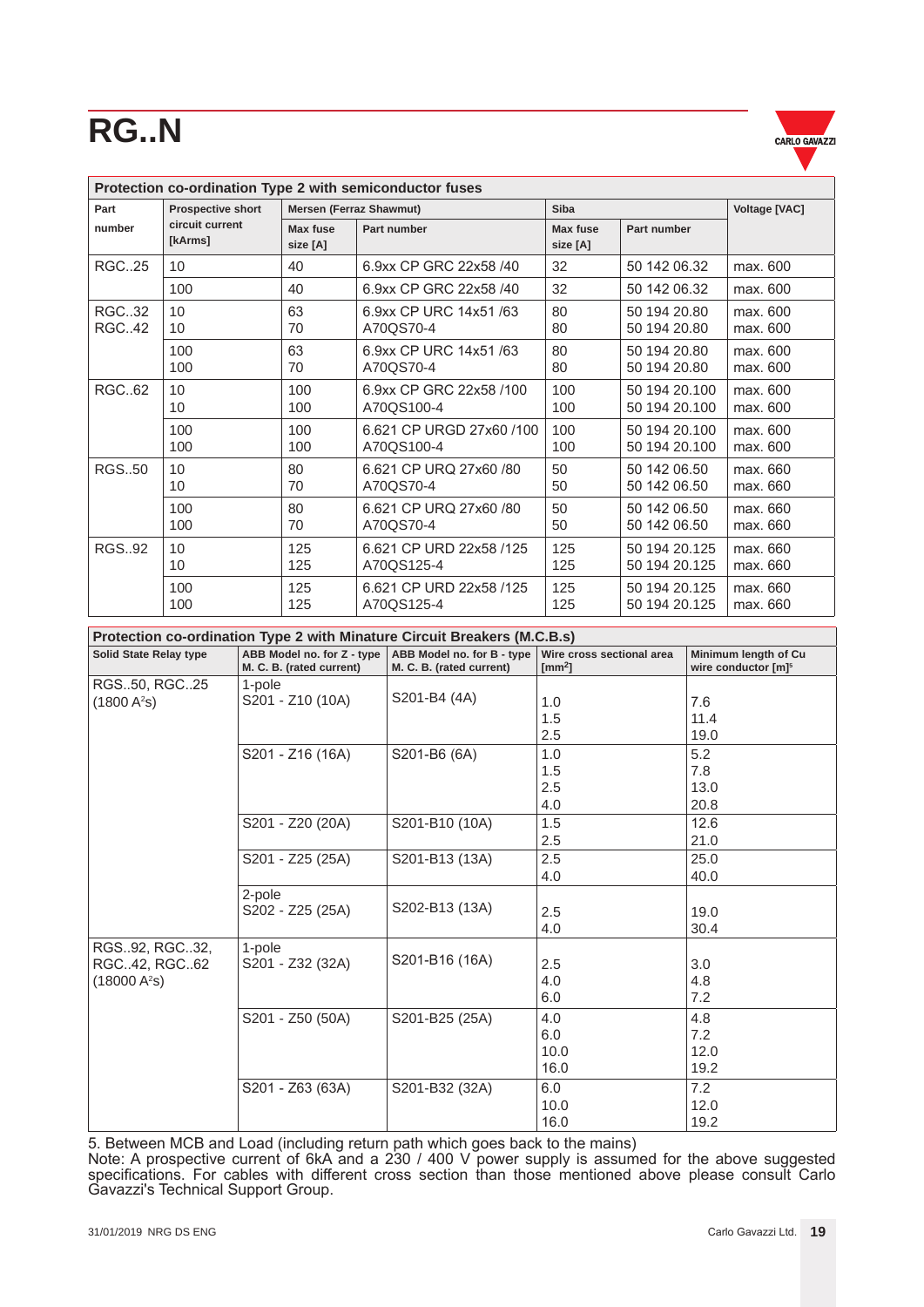<span id="page-19-0"></span>

**Dimensions**

#### **RGS...KEN**



**RGS...GEN**



Housing width tolerance +0.5mm, -0mm as per DIN 43880. All other tolerances +/- 0.5mm. Dimensions in mm.





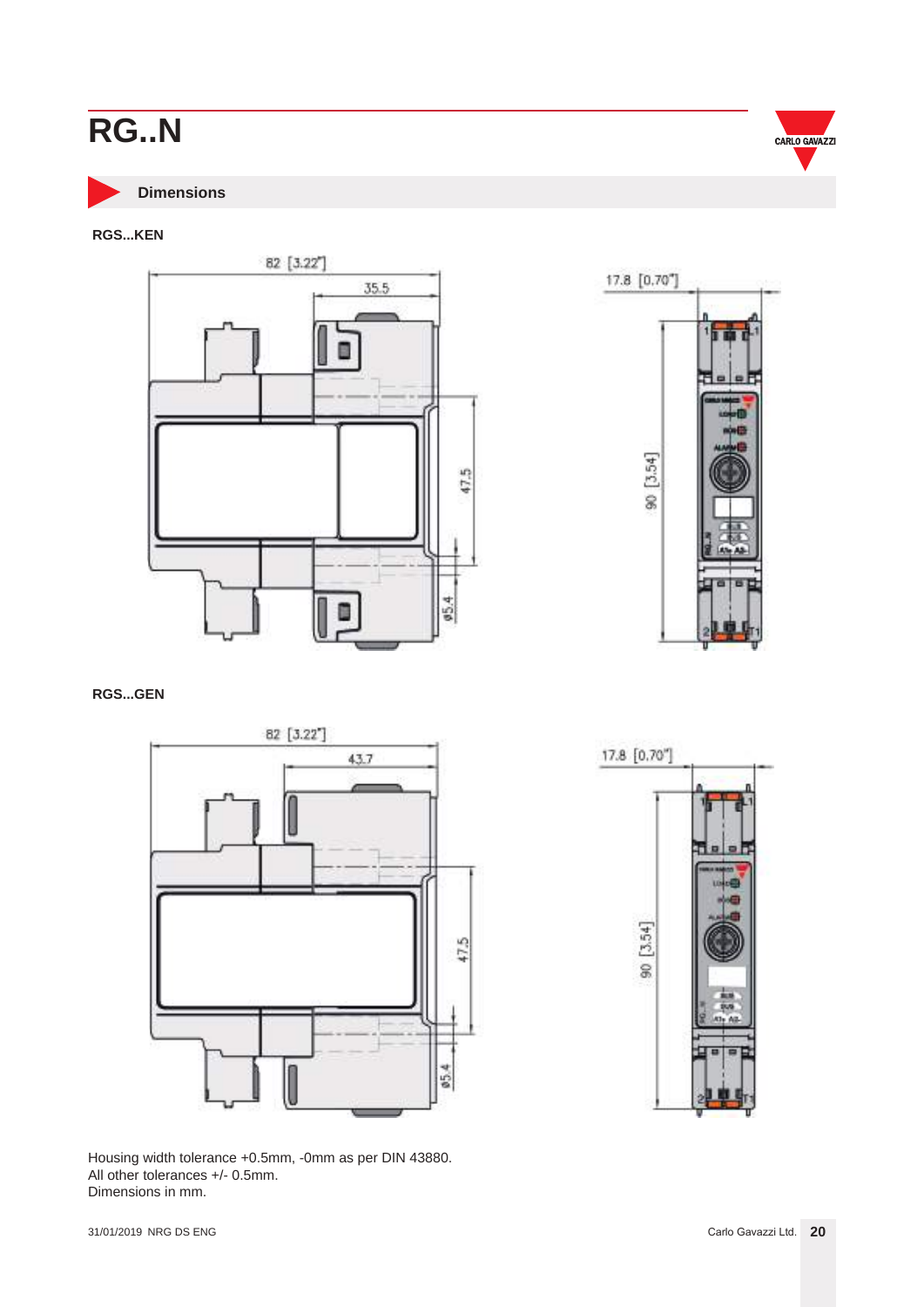

 $10 [4.33"$ 

**RGC...25KEN, RGC...32KEN**



#### **RGC...32GEN**



Housing width tolerance +0.5mm, -0mm as per DIN 43880. All other tolerances +/- 0.5mm. Dimensions in mm.

17.8 [0.70"]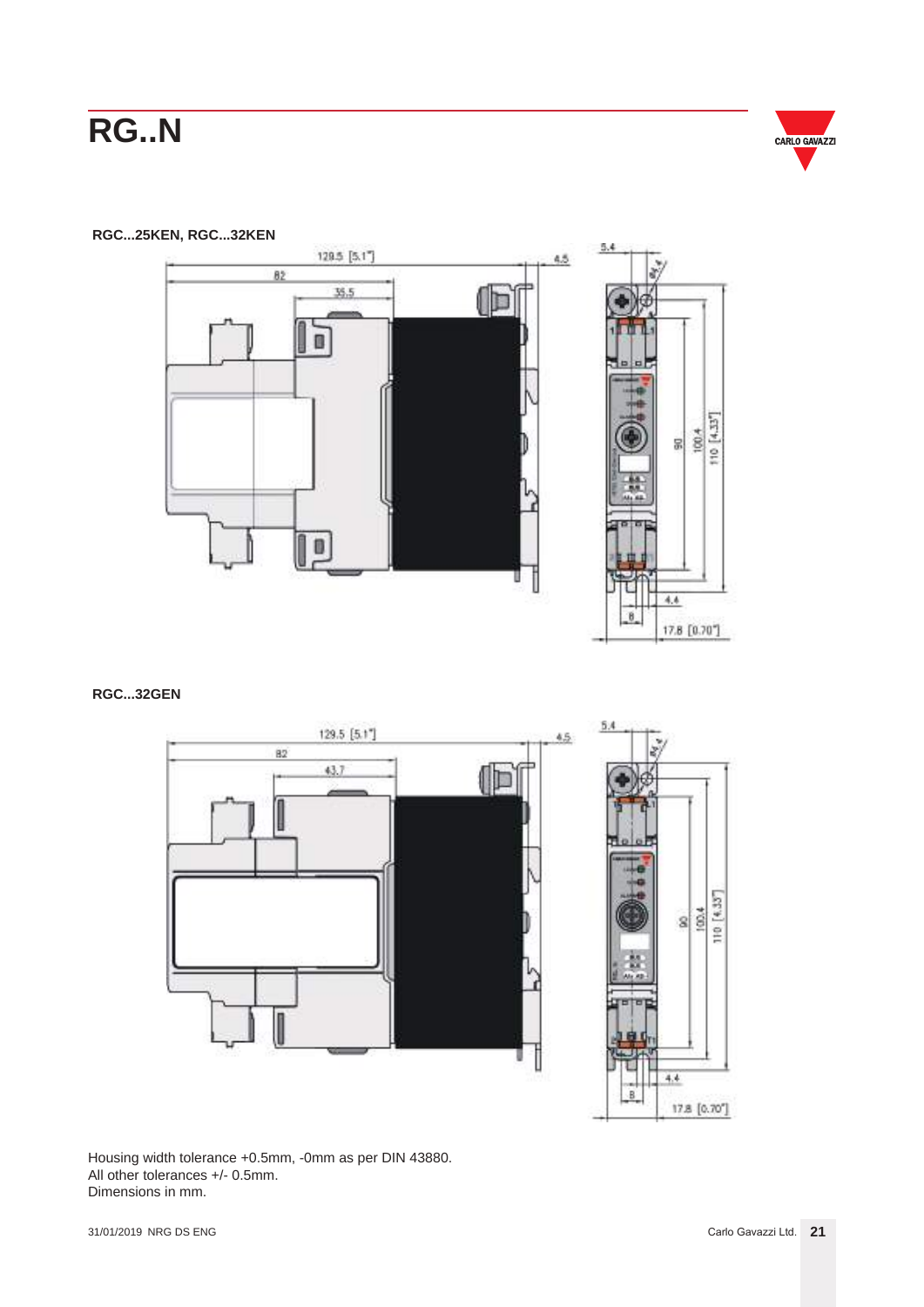

#### **RGC...42GEN**





#### **RGC...62GEN**





Housing width tolerance +0.5mm, -0mm as per DIN 43880. All other tolerances +/- 0.5mm. Dimensions in mm.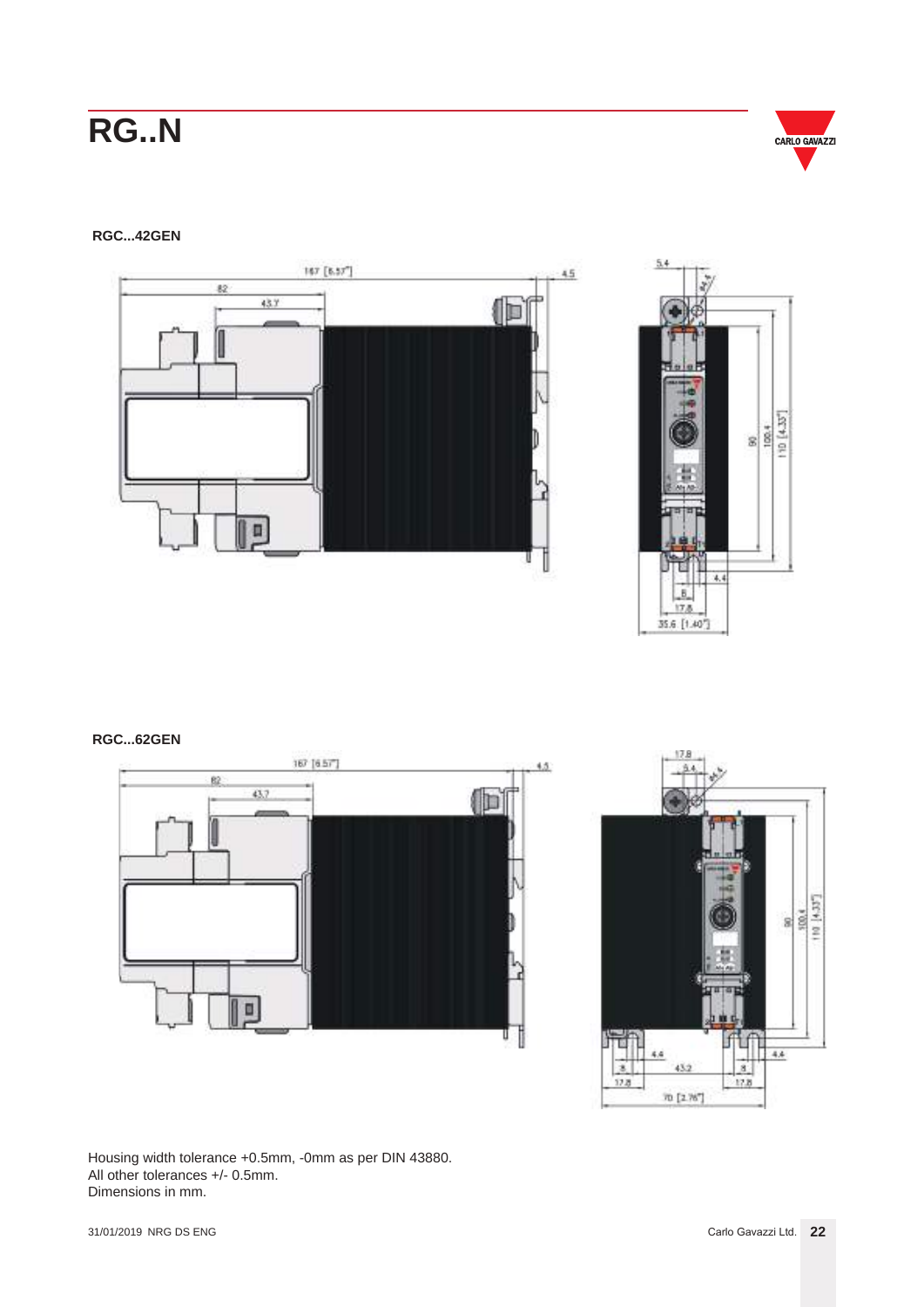<span id="page-22-0"></span>



**Load connection diagram**



\*depends on system requirements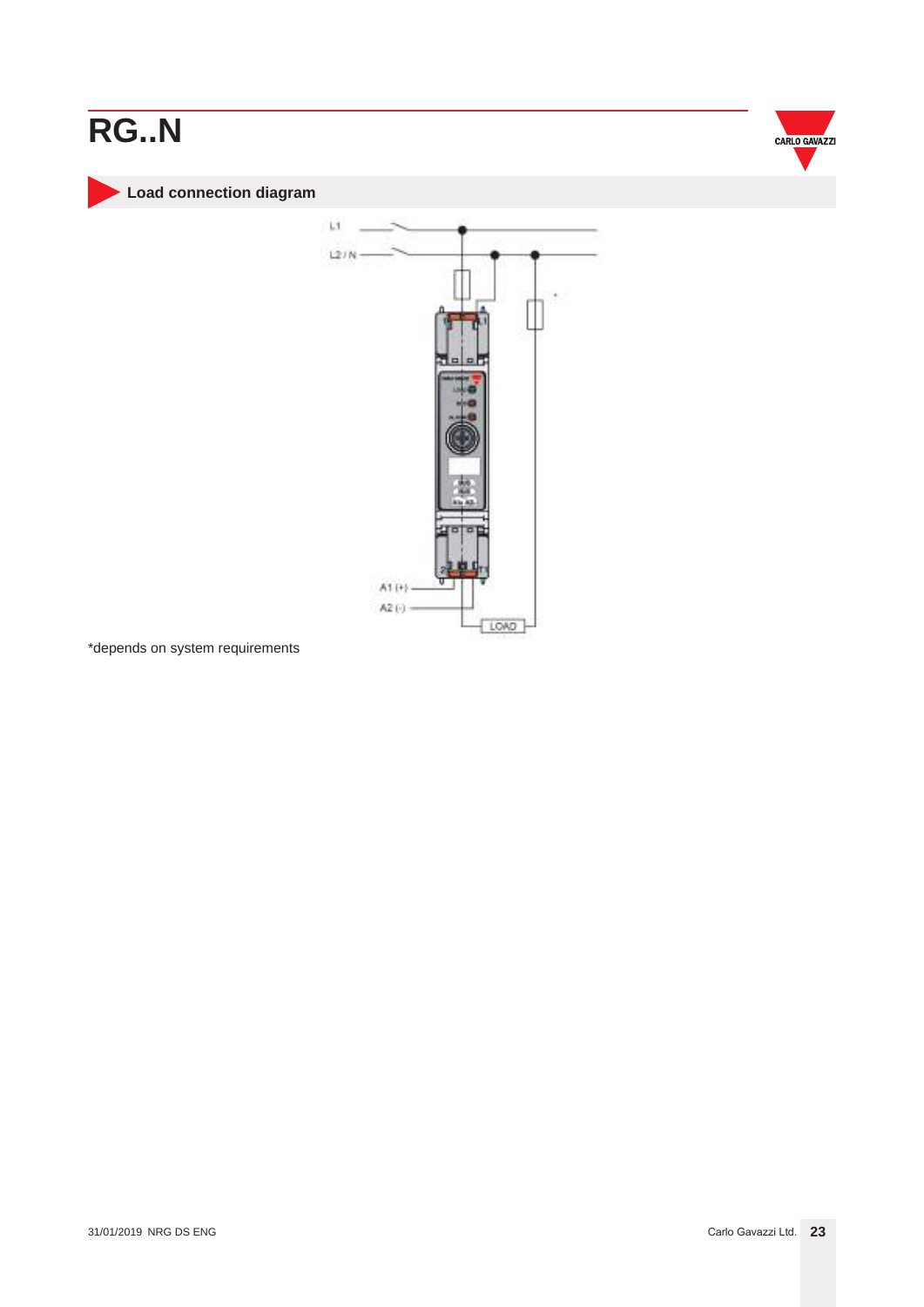

<span id="page-23-0"></span>**BUS connection diagram**



To another RG..N or<br>termination resistor termination **RGN-TERMRES** in case of the last RG..N on the BUS chain

**Functional diagram**

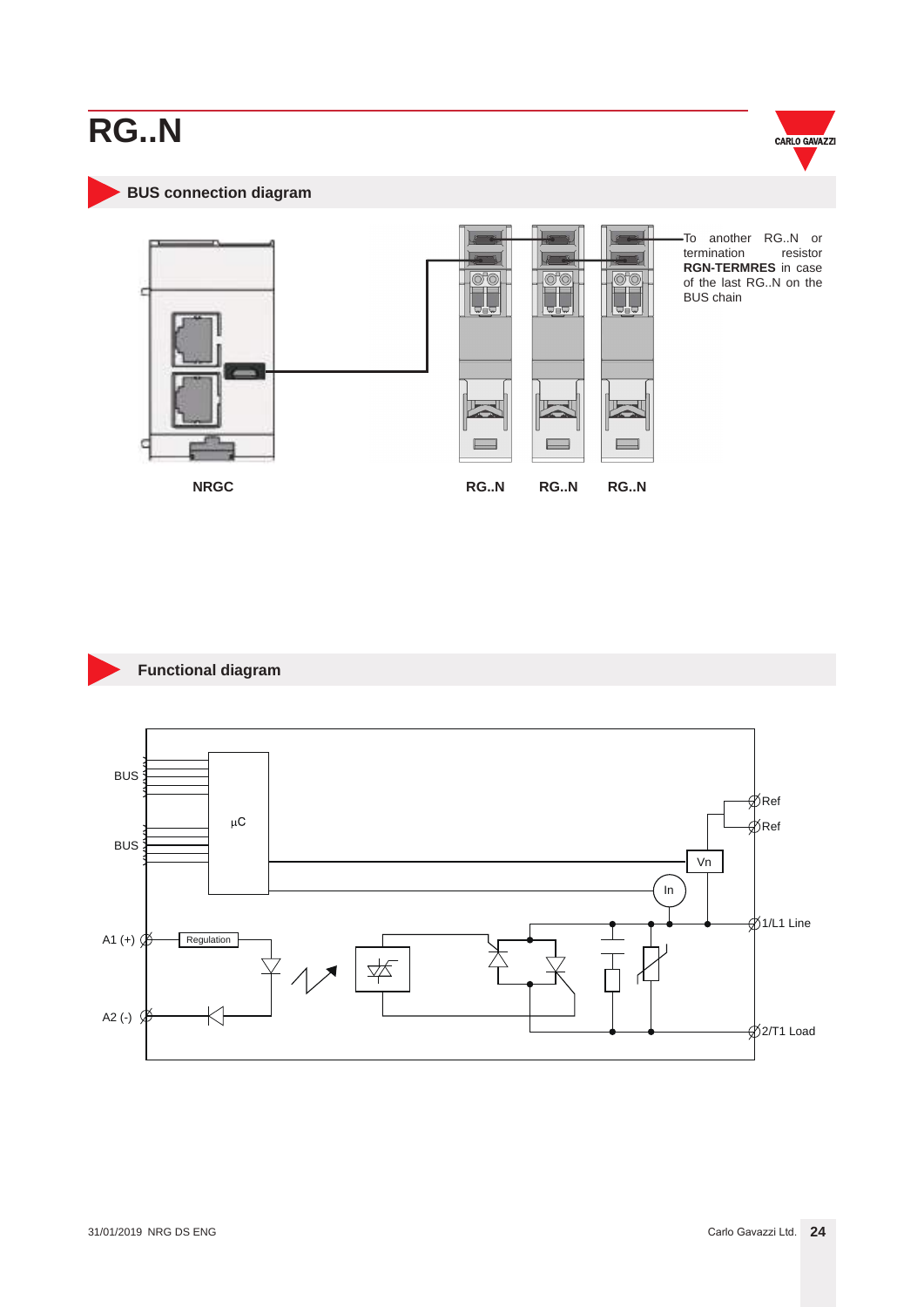

**Mounting**

<span id="page-24-0"></span>

Step 1: Mount RG..N power module to Heatsink Step 2: Mount RG..N control module on RG..N power module

Make sure that the date code (Mxxxxxxxxxxxxxx) marked on the side labelling of the 2 modules (i.e., the power module and control module) matches before mounting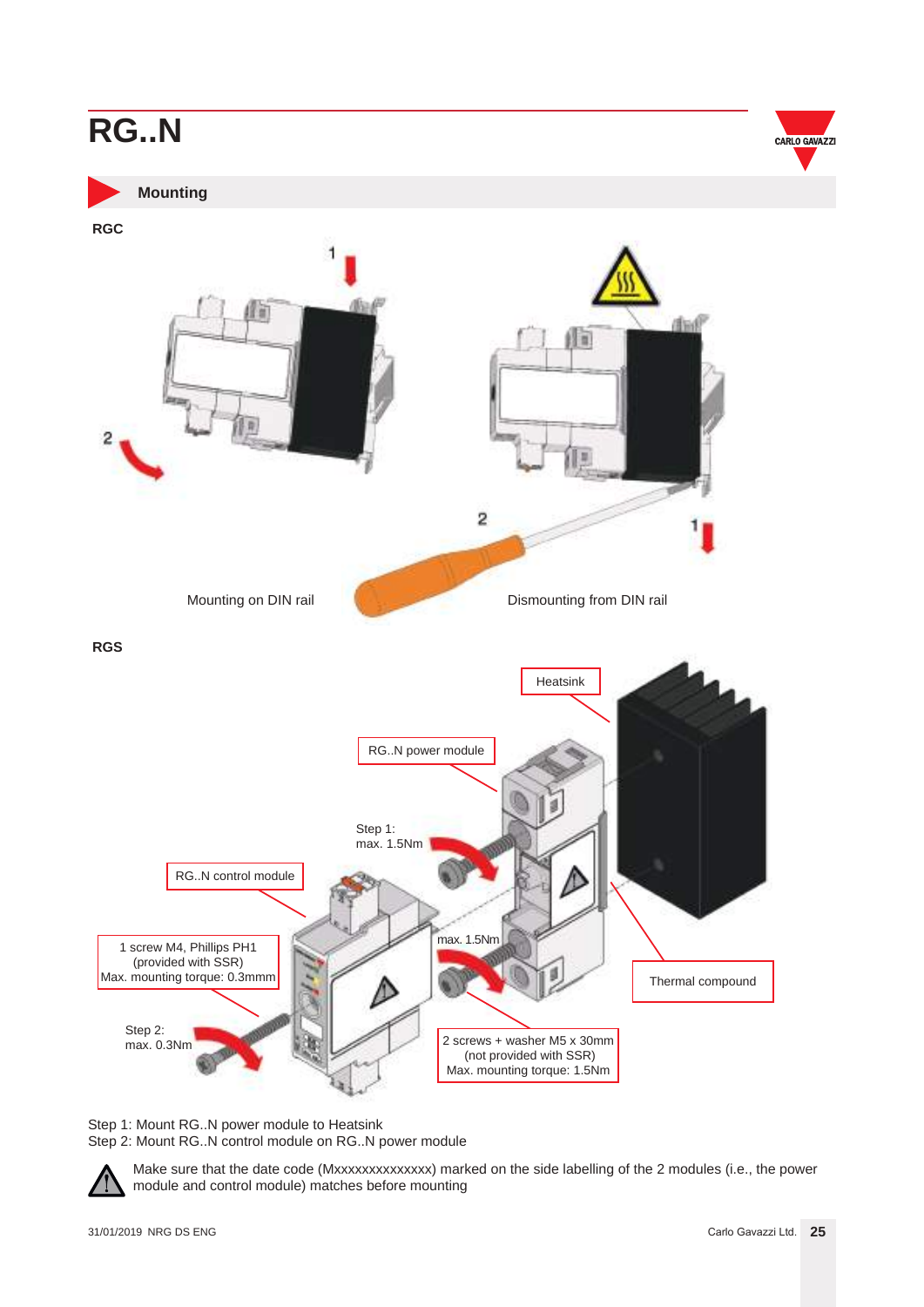<span id="page-25-0"></span>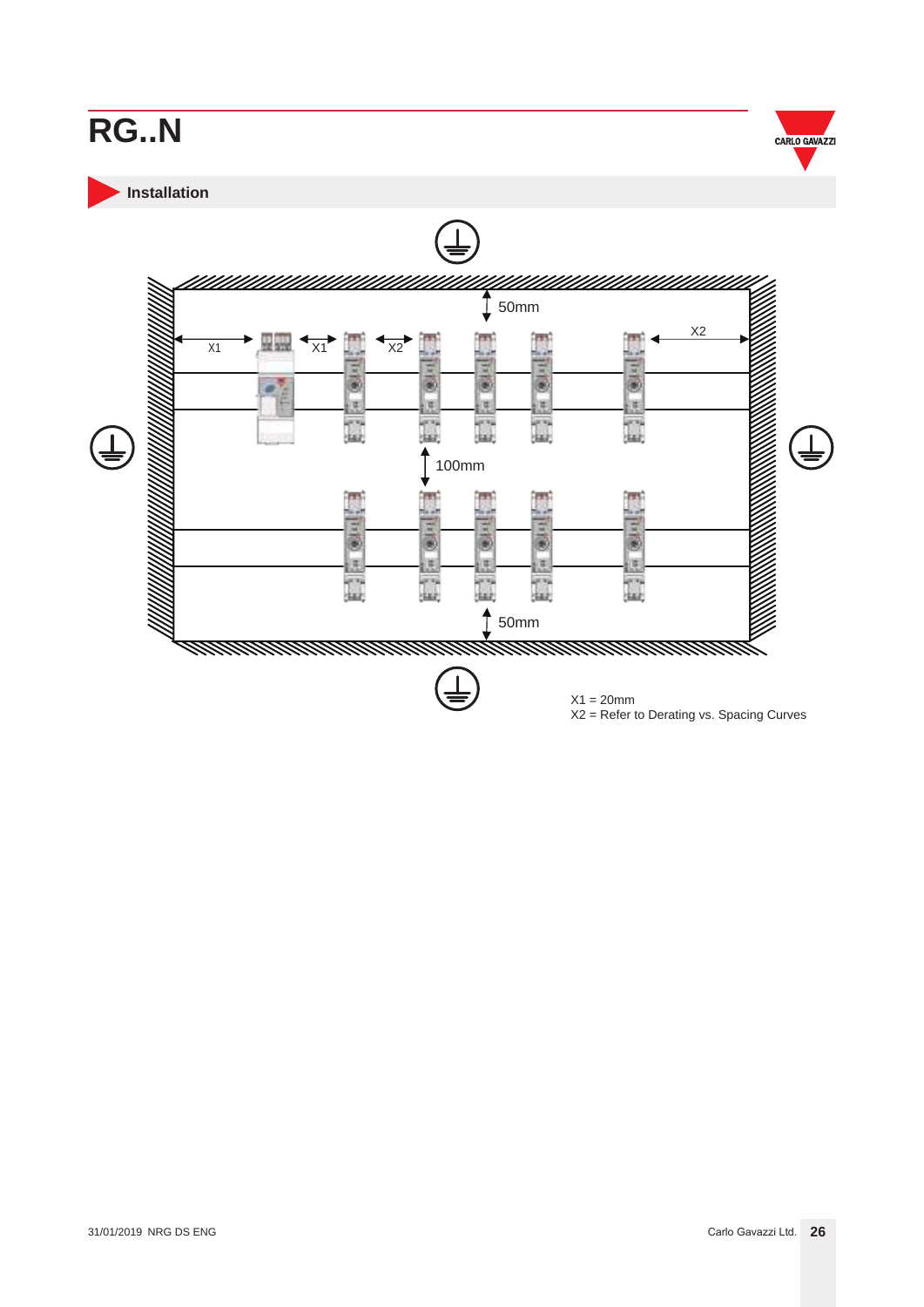

### <span id="page-26-0"></span>**Connection specifications**

| <b>Power connection</b>                                         |                                                                                                                                                                                                      |                                                  |                                                                                  |  |  |
|-----------------------------------------------------------------|------------------------------------------------------------------------------------------------------------------------------------------------------------------------------------------------------|--------------------------------------------------|----------------------------------------------------------------------------------|--|--|
| <b>Terminal</b>                                                 | 1/L1, 2/T1                                                                                                                                                                                           |                                                  |                                                                                  |  |  |
| <b>Conductors</b>                                               | Use 75°C copper (Cu) conductors                                                                                                                                                                      |                                                  |                                                                                  |  |  |
|                                                                 | RGKEN                                                                                                                                                                                                |                                                  | RGGEN                                                                            |  |  |
|                                                                 |                                                                                                                                                                                                      |                                                  |                                                                                  |  |  |
| <b>Stripping length</b>                                         | 12mm                                                                                                                                                                                                 |                                                  | 11mm                                                                             |  |  |
| <b>Connection type</b>                                          | M4 screw with captivated washer                                                                                                                                                                      |                                                  | M5 screw with box clamp                                                          |  |  |
| <b>Rigid (solid &amp; stranded)</b><br><b>UL/CSA rated data</b> | $2x 2.5 - 6.0$ mm <sup>2</sup><br>2x 14 - 10 AWG                                                                                                                                                     | $1x 2.5 - 6.0$ mm <sup>2</sup><br>1x 14 - 10 AWG | $1x 2.5 - 25.0$ mm <sup>2</sup><br>$1x 14 - 3$ AWG                               |  |  |
| <b>Flexible with end sleeve</b>                                 | $2x 1.0 - 2.5$ mm <sup>2</sup><br>$1x 1.0 - 4.0$ mm <sup>2</sup><br>$2x 2.5 - 4.0$ mm <sup>2</sup><br>1x 18 - 12 AWG<br>$2x 18 - 14$ AWG<br>2x 14 - 12 AWG                                           |                                                  | $1x 2.5 - 16.0$ mm <sup>2</sup><br>$1x 14 - 6$ AWG                               |  |  |
| <b>Flexible without end</b><br>sleeve                           | $2x 1.0 - 2.5$ mm <sup>2</sup><br>$2x 2.5 - 6.0$ mm <sup>2</sup><br>$2x 18 - 14$ AWG<br>2x 14 - 10 AWG                                                                                               | $1x 1.0 - 6.0$ mm <sup>2</sup><br>1x 18-10 AWG   | $1x 4.0 - 25.0$ mm <sup>2</sup><br>1x 12 -3 AWG                                  |  |  |
| <b>Torque specifications</b>                                    | Posidrive bit 2<br>UL: 2.0 Nm (17.7 lb-in)<br>IEC: 1.5 - 2.0 Nm (13.3 - 17.7 lb-in)                                                                                                                  |                                                  | Posidrive bit 2<br>UL: 2.5Nm (22 lb-in)<br>IEC: $2.5 - 3.0$ Nm (22 - 26.6 lb-in) |  |  |
| <b>Aperture for termination</b><br>lug (fork or ring)           | $12.3 \text{ mm}$                                                                                                                                                                                    |                                                  | n/a                                                                              |  |  |
| <b>Protective Earth (PE)</b><br>connection                      | M5, 1.5Nm (13.3 lb-in)<br>M5 PE screw is not provided with the solid state relay. PE connection is required when<br>product is intended to be used in Class 1 applications according to EN/IEC 61140 |                                                  |                                                                                  |  |  |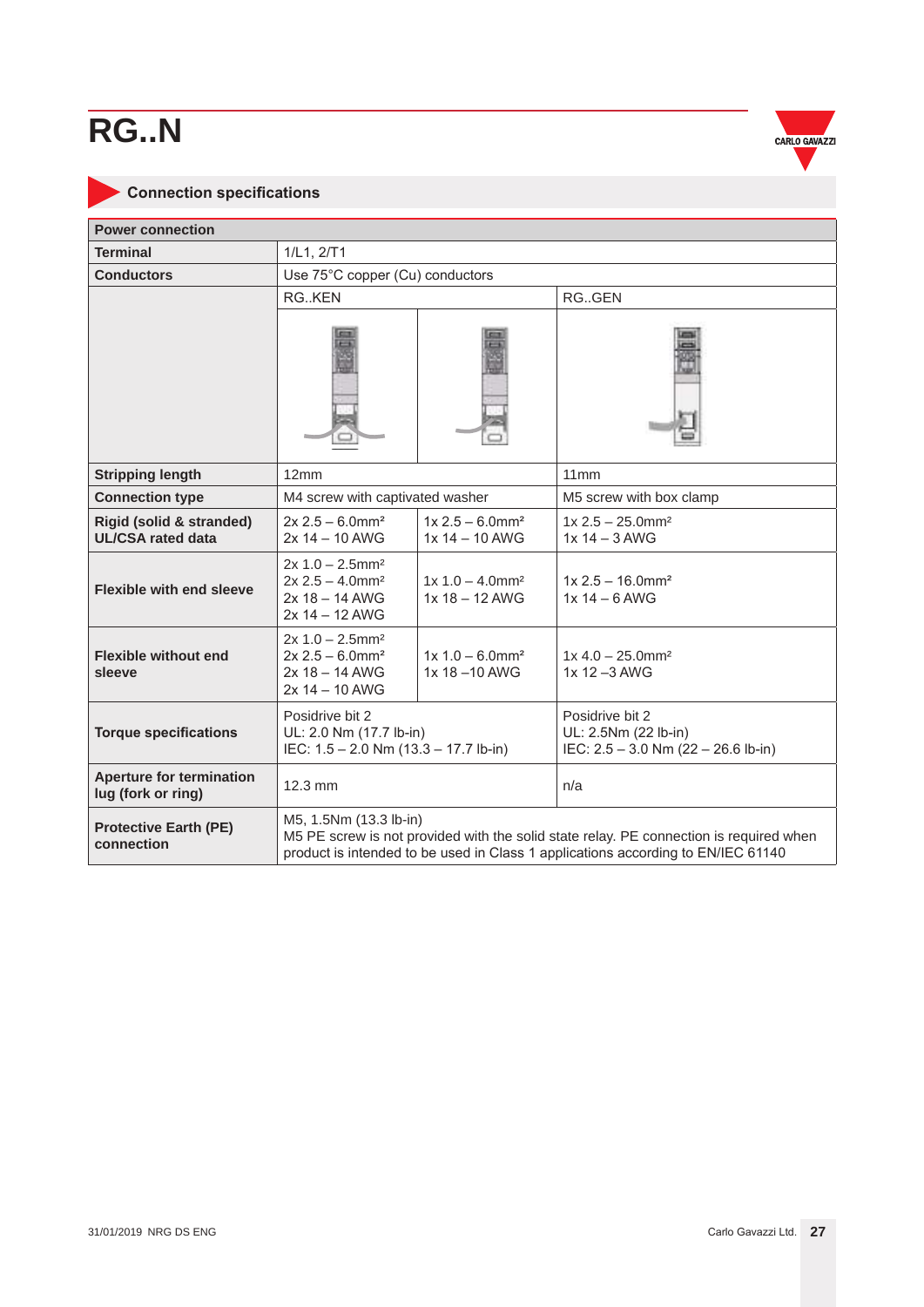

| <b>Control &amp; Ref connection</b>                             |                                                        |  |  |
|-----------------------------------------------------------------|--------------------------------------------------------|--|--|
|                                                                 | Ref (x2 poles internally shorted on RGN)<br>$A1+, A2-$ |  |  |
| <b>Terminals</b>                                                | $51 - 0.2$<br>юe<br>Battom<br>lap<br>view<br>view      |  |  |
| <b>Conductors</b>                                               | Use 60/75°C copper (Cu) conductors                     |  |  |
| <b>Stripping length</b>                                         | $11 - 12$ mm                                           |  |  |
| <b>Connection type</b>                                          | Spring plug, pitch 5.08mm                              |  |  |
| <b>Rigid (solid &amp; stranded)</b><br><b>UL/CSA rated data</b> | $0.2 - 2.5$ mm <sup>2</sup> , $26 - 12$ AWG            |  |  |
| <b>Flexible with end sleeve</b>                                 | $0.25 - 2.5$ mm <sup>2</sup>                           |  |  |
| <b>Flexible without end</b><br>sleeve                           | $0.25 - 2.5$ mm <sup>2</sup>                           |  |  |
| <b>Flexible with end sleeve</b><br>using TWIN ferrules          | $0.5 - 1.0$ mm <sup>2</sup>                            |  |  |
| Ref internal short current<br>handling capability               | $< 2$ AAC                                              |  |  |

| <b>BUS connection</b> |                                                                                                                                                                                                                                                                          |  |  |
|-----------------------|--------------------------------------------------------------------------------------------------------------------------------------------------------------------------------------------------------------------------------------------------------------------------|--|--|
|                       | <b>BUS (x2)</b>                                                                                                                                                                                                                                                          |  |  |
| <b>Terminal</b>       | <b>BUS</b><br><b>BUS</b><br><b>Bottom</b><br>view                                                                                                                                                                                                                        |  |  |
| <b>Type</b>           | RCRGN-xxx (where xxx refers to the length in cm)<br>5-way terminated with micro USB connector<br>Cable lengths available:<br><b>RCRGN-010-2</b><br>10cm<br><b>RCRGN-075-2</b><br>75cm<br>150cm RCRGN-150-2<br><b>RCRGN-350-2</b><br>350cm<br><b>RCRGN-500-2</b><br>500cm |  |  |
| <b>Conductors</b>     | +24V, GND, Data, Data, Autoconfig line                                                                                                                                                                                                                                   |  |  |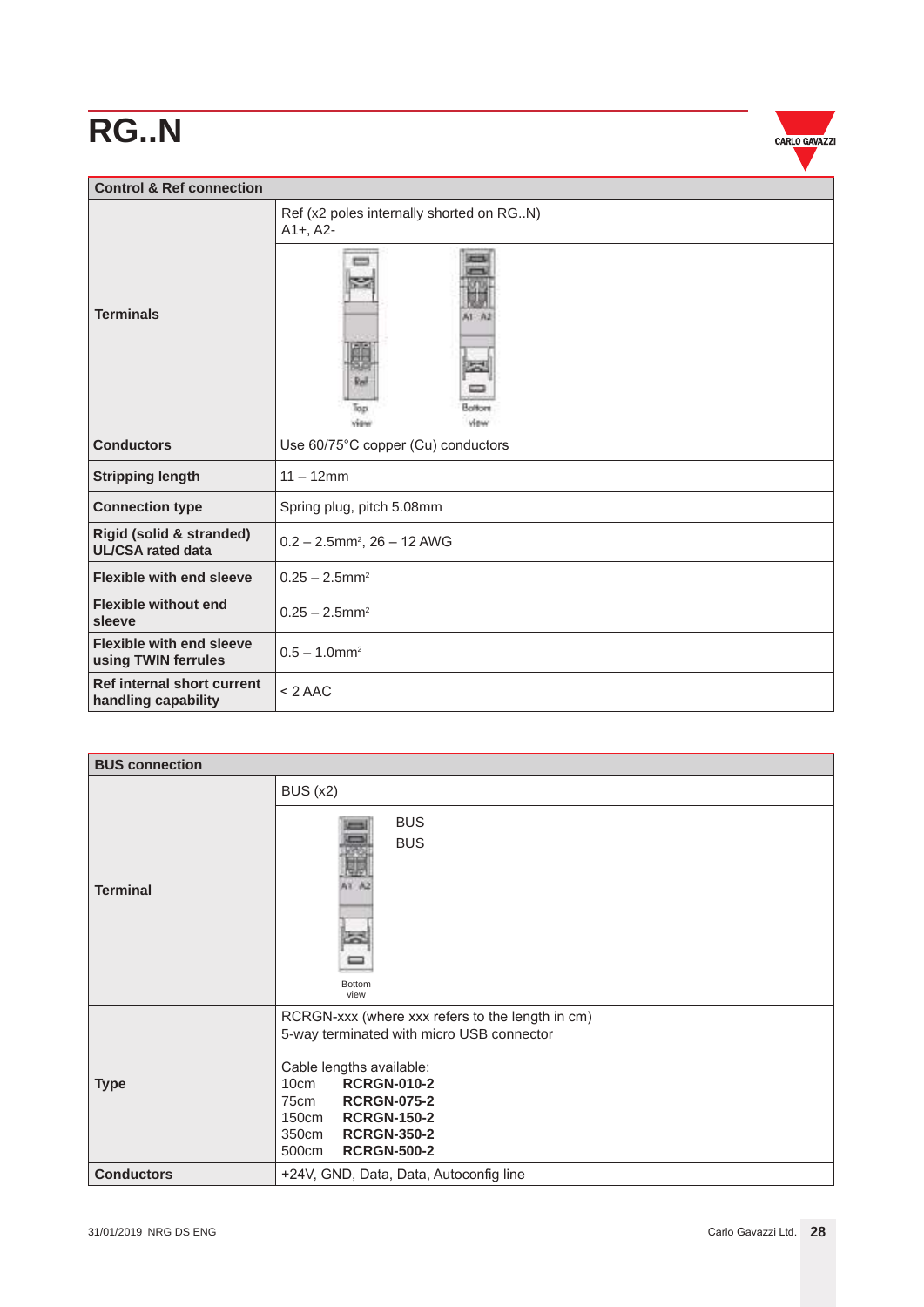

### <span id="page-28-0"></span>**NRG controller with Modbus RTU over RS485**





#### **Description**

The **NRGC** is the controller of the NRG BUS chains and interfaces directly with the main controller of the system through Modbus RTU on an RS485 interface. Each NRGC in the system is identified by a unique Modbus address that can be set either manually via a front selector switch that allows only Modbus addresses 1 to 15 or through dedicated registers for addresses 1 to 247. The default Modbus communication settings can also be modified via dedicated registers.

The NRGC acts as a master of the respective BUS chain when it is requested by the main controller to carry out actions on the specific BUS chain. Otherwise, the NRGC is just a facilitator of the communication between the main controller and each individiual RG..N solid state relay in the system.

The NRGC needs to be supplied with 24 VDC. It is equipped with a digital output consisting of an electromechanical relay that is set as an NRGC alarm relay as the default setting. This can be modified and set as an auxiliary digital output to be controlled by the main controller of the system.

LEDs on the front facade give a visual indication of the status of the NRGC, of any ongoing communication with the main controller (COM) and the RG..Ns on the BUS chain (BUS) and of any alarm condition of the NRGC.

Specifications are noted at 25°C unless otherwise specified.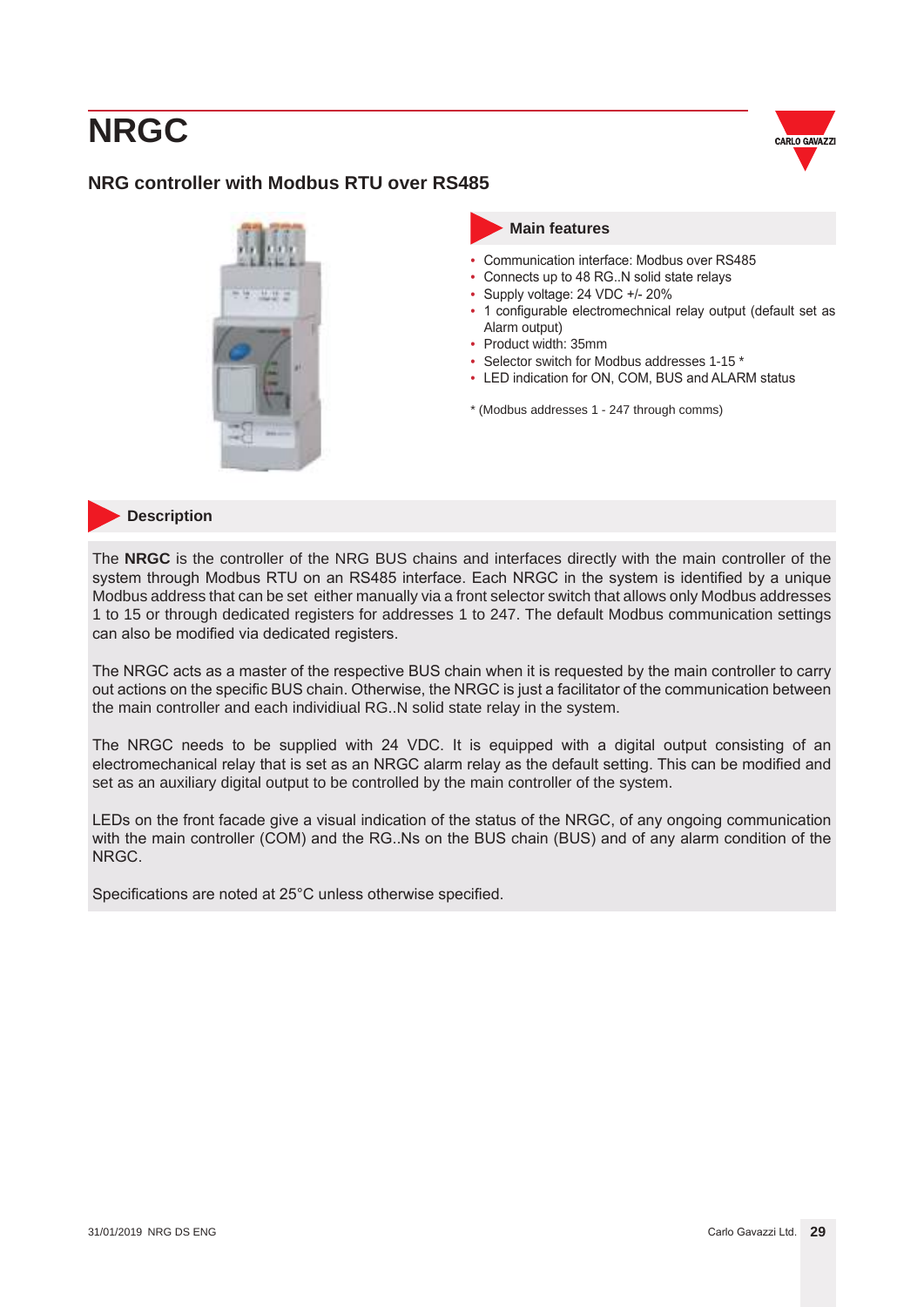

#### <span id="page-29-0"></span>**Order code**

#### 匀 **NRGC**

### **Carlo Gavazzi compatible components**

| <b>Description</b>      | <b>Component code</b> | <b>Notes</b>                                                                 |
|-------------------------|-----------------------|------------------------------------------------------------------------------|
| <b>Relays</b>           | RG.N                  | NRG solid state relays                                                       |
| <b>NRG Internal BUS</b> | <b>RCRGN-010-2</b>    | 10cm cable terminated at both ends with a microUSB connector. Packed x4 pcs. |
| cables                  | <b>RCRGN-075-2</b>    | 75cm cable terminated at both ends with a microUSB connector. Packed x1 pc.  |
|                         | <b>RCRGN-150-2</b>    | 150cm cable terminated at both ends with a microUSB connector. Packed x1 pc. |
|                         | <b>RCRGN-350-2</b>    | 350cm cable terminated at both ends with a microUSB connector. Packed x1 pc. |
|                         | <b>RCRGN-500-2</b>    | 500cm cable terminated at both ends with a microUSB connector. Packed x1 pc. |

### **Further reading**

| Information   | Where to find it                                          | QR |
|---------------|-----------------------------------------------------------|----|
| l User manual | http://www.productselection.net/MANUALS/UK/SSR UM NRG.pdf |    |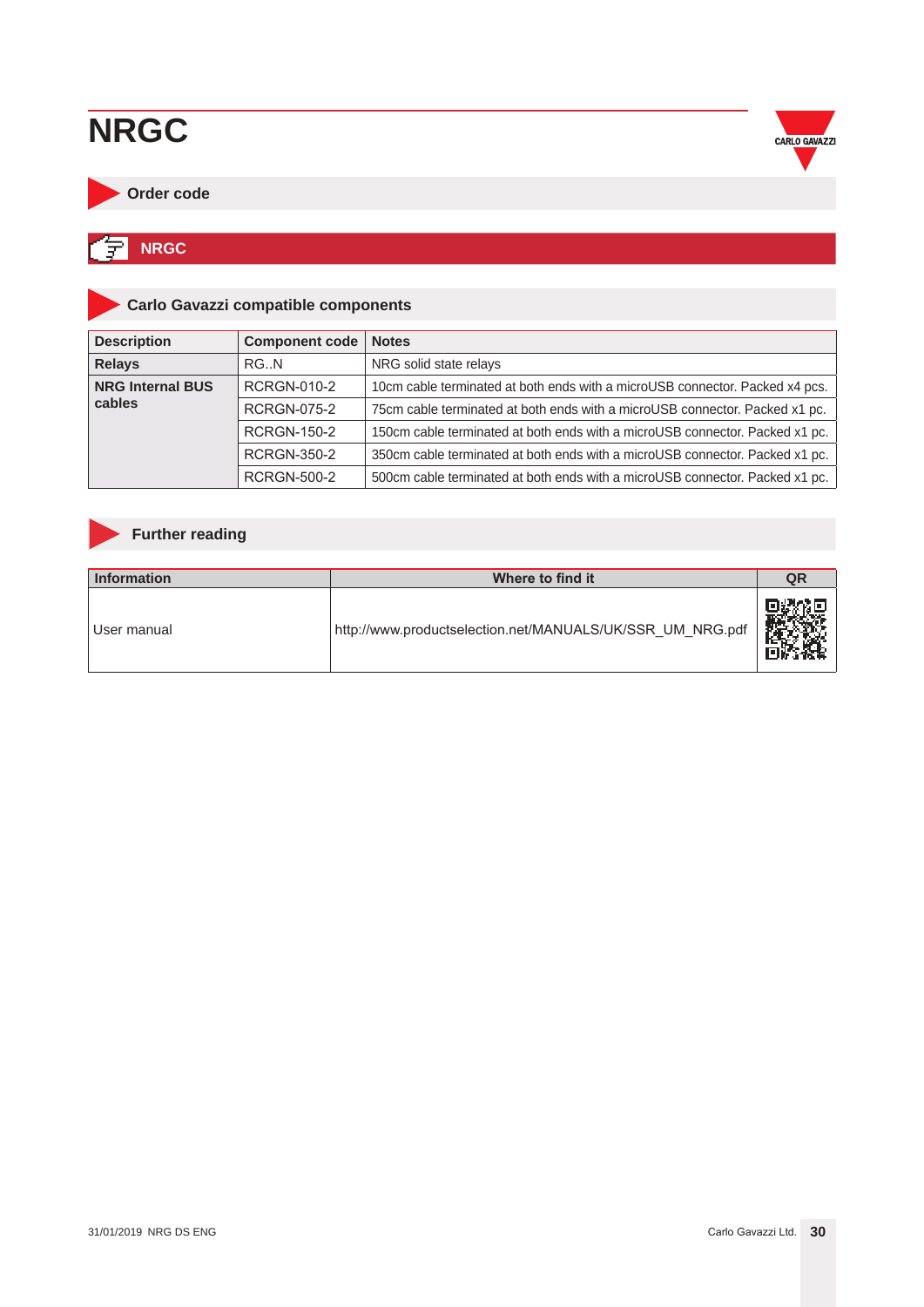

### <span id="page-30-0"></span>**Structure**



| <b>Element</b>        | <b>Component</b>                                                                                           | <b>Function</b>                                                                                                                                                                          |
|-----------------------|------------------------------------------------------------------------------------------------------------|------------------------------------------------------------------------------------------------------------------------------------------------------------------------------------------|
| $Us + Us -$           | Supply connection                                                                                          | 2 position spring plug - Us+, Us- connection for powering the NRGC                                                                                                                       |
| <b>Push</b><br>button | Communications check<br>button                                                                             | Enables and disables a Communications Check function of the BUS chain<br>(link between NRGC and RG. Ns) by pressing front button between 2 to 5<br>seconds                               |
| <b>Hex Switch</b>     | NRGC ID hex switch                                                                                         | Sets ID 1 to 15 of the NRGC through a hex switch located behind a door<br>flap that can be opened by a flat screwdriver.<br>Default shipping position = $0$ (i.e., internal NRGC ID = 1) |
| <b>EMR</b><br>output  | <b>Auxiliary Electromechanical</b><br>relay                                                                | 3 position electromechanical relay (11, 12, 14) that can function as an<br>Alarm EMR or a general purpose EMR<br>Default shipped function = Alarm EMR                                    |
| <b>Green LED</b>      | ON indicator                                                                                               | Indicates presence of Supply voltage on NRGC                                                                                                                                             |
| <b>Yellow LED</b>     | <b>BUS</b> indicator                                                                                       | Indicates ongoing communication with RG. Ns                                                                                                                                              |
| <b>Yellow LED</b>     | COM indicator                                                                                              | Indicates ongoing communication with main controller                                                                                                                                     |
| <b>Red LED</b>        | ALARM indicator                                                                                            | Indicates presence of an Alarm condition                                                                                                                                                 |
| <b>RS485</b><br>ports | RS485 internal<br>2x RJ45 (loopable) plugs for RS485 communications line<br>communication ports            |                                                                                                                                                                                          |
| <b>Micro USB</b>      | Micro-USB port - internal<br>RCRGN cable connection for the internal BUS communications line<br><b>BUS</b> |                                                                                                                                                                                          |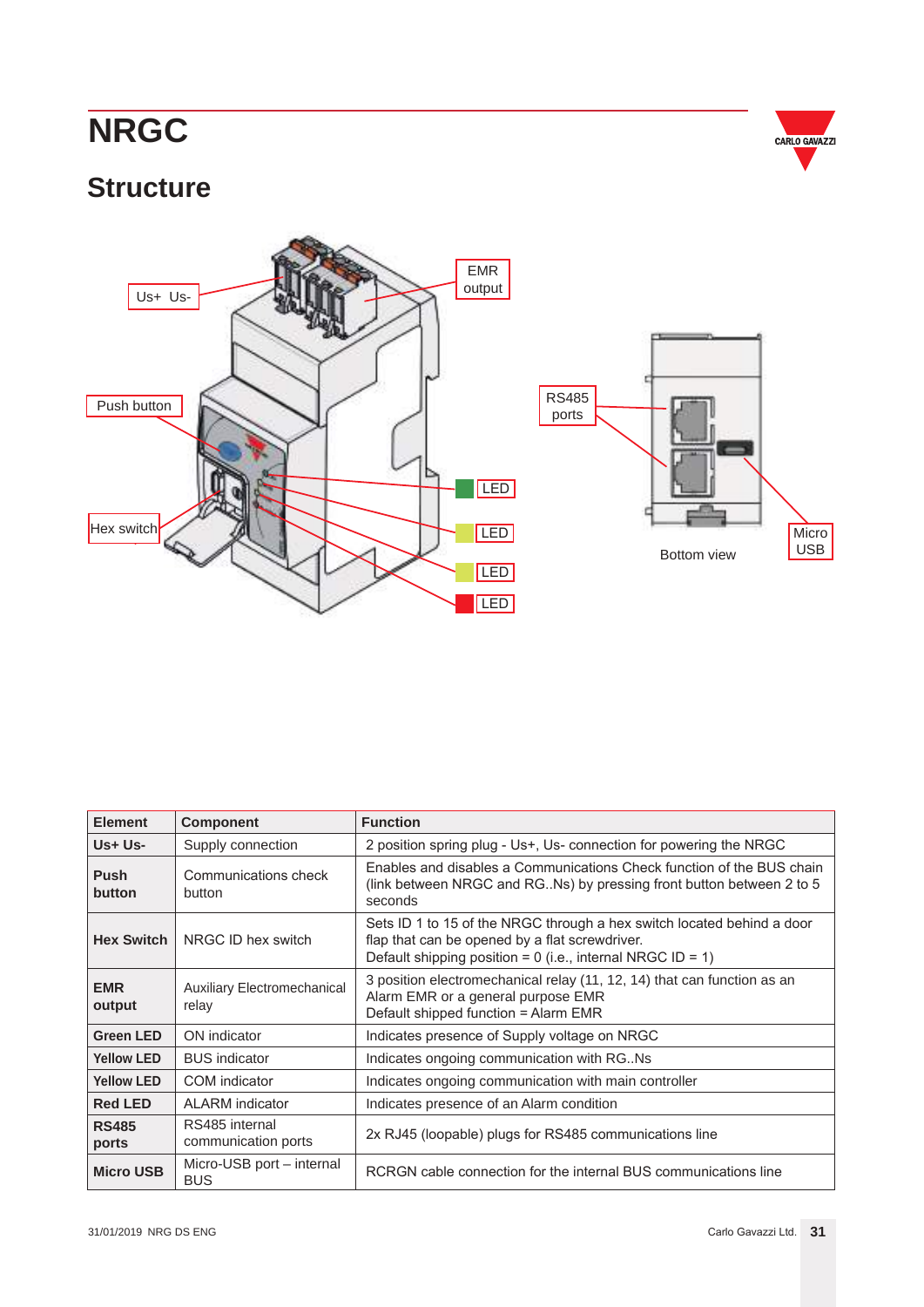### <span id="page-31-0"></span>**Features**



#### **General data**

| <b>Material</b>         | Noryl (UL94 V0), RAL7035                          |
|-------------------------|---------------------------------------------------|
| <b>Mounting</b>         | DIN rail                                          |
| <b>Dimensions</b>       | 2-DIN                                             |
| <b>Touch protection</b> | IP20, IP00 with door flap on front facade open    |
| Weight                  | 135 <sub>g</sub>                                  |
|                         | <b>INRGC</b>                                      |
| <b>Compatibility</b>    | RGC1A60DN solid state contactors (RG end-devices) |
|                         | RGS1A60DN solid state relays (RG end-devices)     |

#### **Dimensions**





All dimensions in mm. Tolerances +/- 0.5 mm.

### **Performance**

#### **Power supply specifications**

| Supply port rating, Us             | 124 VDC.                                          |
|------------------------------------|---------------------------------------------------|
| <b>Supply voltage range, Us</b>    | $19.2 - 32 \text{ VDC}^*$                         |
| <b>Reverse polarity protection</b> | 'Yes                                              |
| <b>Consumption</b>                 | $<$ 5W                                            |
| <b>LED Indication, Supply ON</b>   | lGreen LED                                        |
| Power on, Power off delay          | <500ms. No messages are accepted during this time |

\* to be supplied by class 2 power source according to UL1310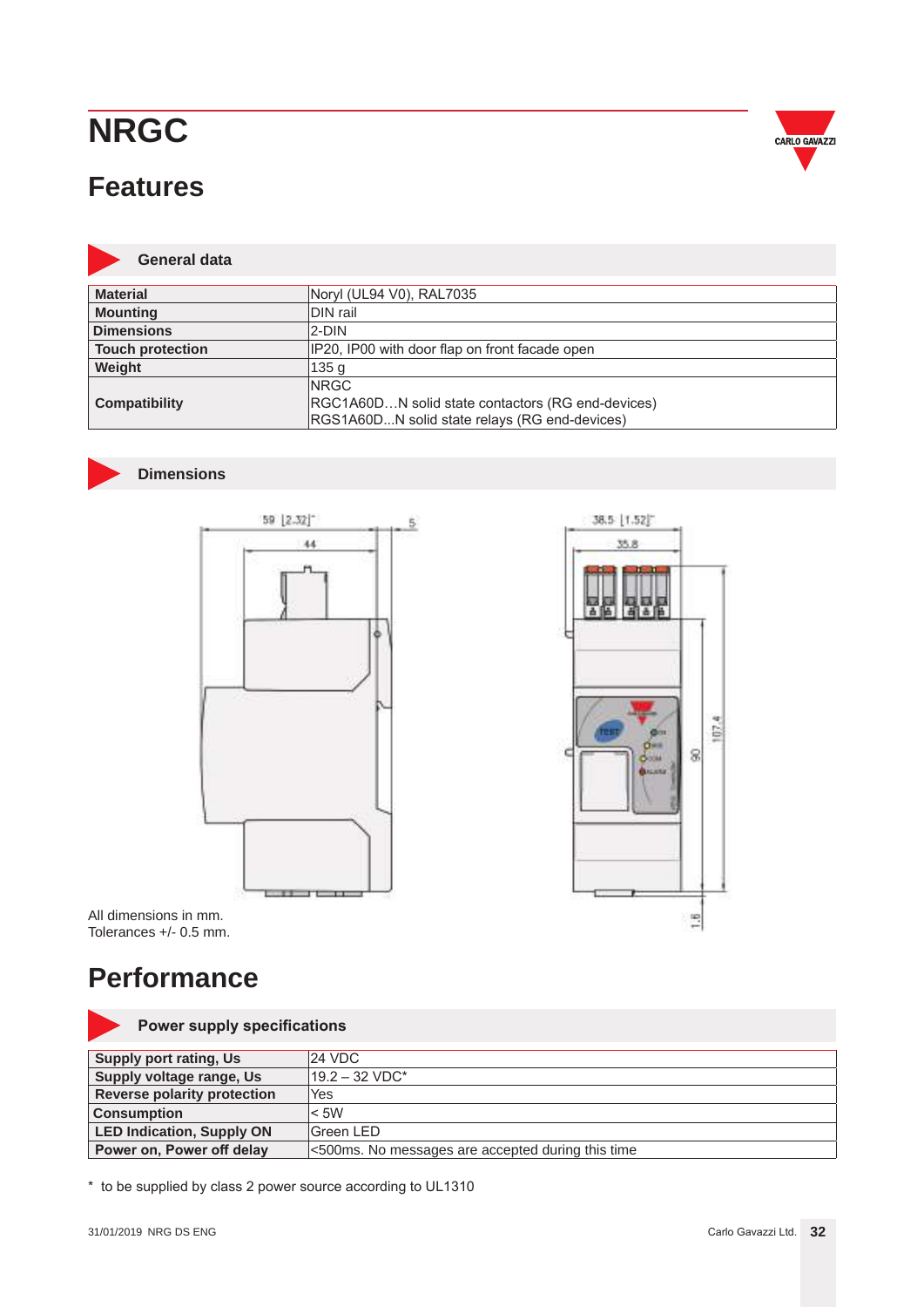

### <span id="page-32-0"></span>**Auxiliary relay specifications**

|                       | Alarm EMR (default setting):<br>operates in case of an Alarm condition present on the NRGC or                 |
|-----------------------|---------------------------------------------------------------------------------------------------------------|
| <b>Function</b>       | General Purpose EMR:<br>operation controlled through ModBus                                                   |
|                       | This is configurable via the Relay Configuration Register - refer to NRG User Manual <br>lfor further details |
| Output type           | EMR, 1 Form C<br>$\Gamma^{-12}$<br>Normally closed (11-12)<br>$-14$<br>Normally open (11-14)                  |
| <b>Contact rating</b> | 2A @ 250 VAC/30 VDC                                                                                           |
| <b>Isolation</b>      | 11, 12, 14 to Us: 1.5k VAC                                                                                    |



| <b>Communication protocol to</b><br><b>Main Controller</b>                                                       | ModBus RTU                                                                                                                                                      |
|------------------------------------------------------------------------------------------------------------------|-----------------------------------------------------------------------------------------------------------------------------------------------------------------|
| <b>Type</b>                                                                                                      | 2-wire, half duplex                                                                                                                                             |
| <b>NRGC typology</b>                                                                                             | ModBus slave using standard Modbus function codes<br>Byte repeater when main controller addresses RG. Ns directly through the use of a<br>special function code |
| Default: 115200 bits/s<br><b>Baud rate</b><br>Selectable via ModBus: 9600, 19200, 38400, 57600 and 115200 bits/s |                                                                                                                                                                 |
| <b>Data Format</b>                                                                                               | Data bits: 8<br>Parity: Even (Default)<br>Stop bit: 1<br>Selectable via ModBus: Even, Odd, No parity                                                            |
| <b>Address</b>                                                                                                   | Default: 1 (Hex switch position 0)<br>Selectable: 1 to 15 via hex switch<br>Selectable: 1 to 247 via Modbus (with Hex switch position set to 0)                 |
| Max, number of NRGCs in the<br>system                                                                            | 247                                                                                                                                                             |
| <b>Connection to main controller</b>                                                                             | 2x shielded RJ45 plugs;<br>1 plug for interfacing to PLC / main controller<br>1 plug for looping to another NRGC                                                |
| <b>LED indication - COM</b>                                                                                      | Yellow, ON indicating ongoing communication with the main controller                                                                                            |



### **Internal Bus**

| Max. number of RGNs<br>connected to NRGC | 48                                                                                                                              |
|------------------------------------------|---------------------------------------------------------------------------------------------------------------------------------|
| <b>Connection to RGNs</b>                | <b>IRCRGN-xx 5-way cable terminated with micro-USB connection</b>                                                               |
| <b>BUS termination</b>                   | $ RGN-TERMRES$ (1x pc. provided with 1x NRGC) to be plugged on the last RG. N on<br>the BUS chain to terminate the internal BUS |
| <b>LED indication - BUS</b>              | Yellow, ON indicating ongoing communication with the RG end-devices                                                             |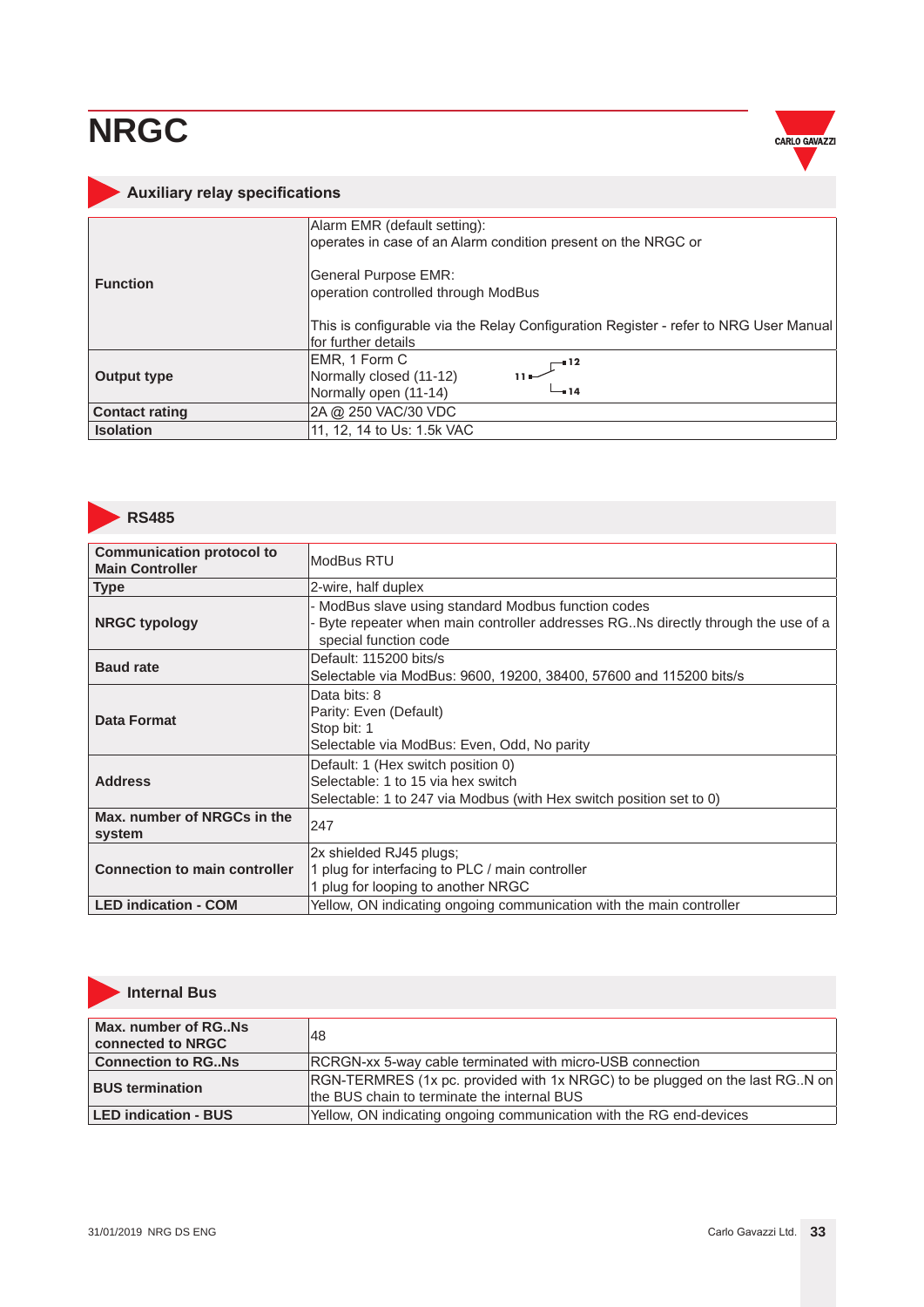

<span id="page-33-0"></span>

| <b>Compatibility and Conformance</b> |                                                                                                              |  |
|--------------------------------------|--------------------------------------------------------------------------------------------------------------|--|
| <b>Approvals (pending)</b>           | $c(U_L)$ us                                                                                                  |  |
| <b>Standards compliance</b>          | ILVD: EN 60947-5-1<br>EMCD: EN 60947-5-1<br>UL: UL508, E172877, NMFT<br>cUL: C22.2 No. 14-13, E172877, NMFT7 |  |

| Electromagnetic compatibility (EMC) - Immunity          |                                                                                                                                                                                                                                                   |  |
|---------------------------------------------------------|---------------------------------------------------------------------------------------------------------------------------------------------------------------------------------------------------------------------------------------------------|--|
| Electrostatic discharge (ESD)                           | EN/IEC 61000-4-2<br>8 kV air discharge, 4 kV contact (PC1)                                                                                                                                                                                        |  |
| <b>Radiated radio frequency</b>                         | FN/IFC 61000-4-3<br>10 V/m, from 80 MHz to 1 GHz (PC1)<br>10 V/m, from 1.4 to 2 GHz (PC1)<br>3 V/m, from 2 to 2.7 GHz (PC1)                                                                                                                       |  |
| Electrical fast transient (burst)                       | EN/IEC 61000-4-4<br>Output: 2 kV, 5 kHz & 100 kHz (PC1)<br>Input: 1 kV, 5 kHz & 100 kHz (PC1)                                                                                                                                                     |  |
| <b>Conducted radio frequency</b>                        | EN/IEC 61000-4-6<br>10V/m, from 0.15 to 80 MHz (PC1)                                                                                                                                                                                              |  |
| <b>Electrical surge</b>                                 | EN/IEC 61000-4-5<br>DC Output / Input, line to line: 500 V (PC2)<br>DC Output / Input, line to earth: 500 V (PC2)<br>Signal, line to earth 1 kV (PC2) <sup>6</sup>                                                                                |  |
| <b>Voltage dips and interruptions</b>                   | EN/IEC 61000-4-11<br>0% @ 5000ms (PC2)<br>40% @ 200ms (PC2)<br>60% @ 10, 30, 100, 300, 1000ms (PC2)                                                                                                                                               |  |
| <b>Voltage dips and interruptions</b><br>on input lines | EN/IEC 61000-4-29<br>0% @ 1, 3, 10, 30, 100, 300, 1000ms (PC2)<br>30% @ 10, 30, 100, 300, 1000ms (PC2)<br>70% @ 10, 30, 100, 300, 1000ms (PC2)<br>80% @ 10, 30, 100, 300, 1000ms, 3s, 10s (PC2)<br>120% @ 10, 30, 100, 300, 1000ms, 3s, 10s (PC2) |  |

**6**. Not applicable to shielded cables <10m. Additional suppression on data lines may be required if shielded cables are not used.

| Electromagnetic compatibility (EMC) - Emissions |                                         |
|-------------------------------------------------|-----------------------------------------|
| Radio interference field emis-                  | <b>EN/IEC 55011</b>                     |
| sion (radiated)                                 | Class A: from 30 to 1000 MHz            |
| Radio interference voltage                      | <b>EN/IEC 55011</b>                     |
| emissions (conducted)                           | Class B: from 0.15 to 30 MHz $^{\circ}$ |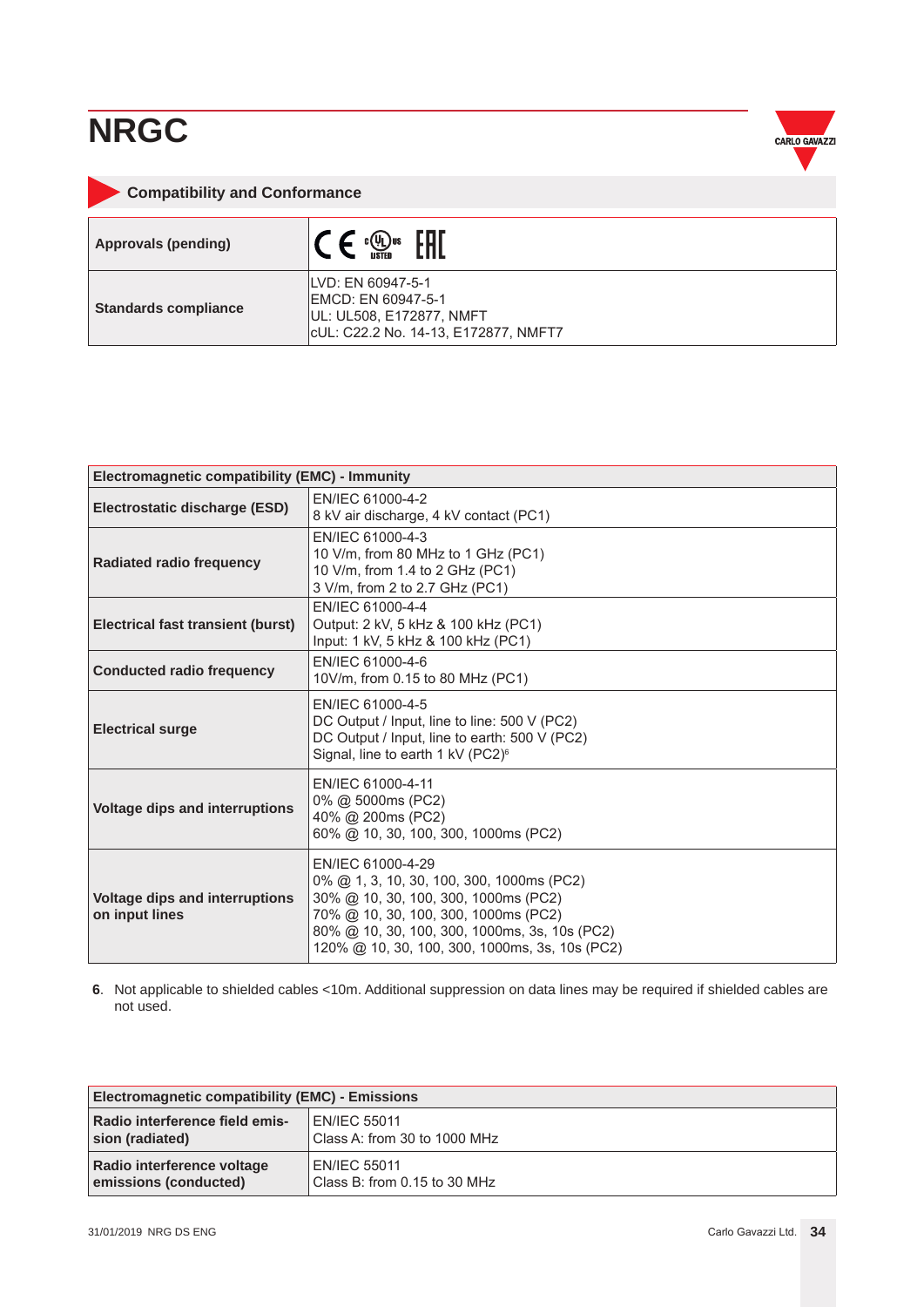

### <span id="page-34-0"></span>**Environmental specifications**

| <b>Operating temperature</b> | -20 to +65 °C (-4 to +149 °F) |
|------------------------------|-------------------------------|
| <b>Storage temperature</b>   | -20 to +65 °C (-4 to +149 °F) |
| <b>Relative humidity</b>     | 95% non-condensing @ 40°C     |
| <b>Pollution degree</b>      | 2                             |
| <b>Installation altitude</b> | $0 - 2000m$                   |
| <b>EU RoHS compliant</b>     | Yes                           |
| <b>China RoHS</b>            |                               |



#### **LED indicators**

| ON           | Green  | ON:  | Us is present at terminals Us+, Us-                                                                       |
|--------------|--------|------|-----------------------------------------------------------------------------------------------------------|
|              |        | OFF: | Us is not present at terminals Us+, Us-                                                                   |
| <b>BUS</b>   |        | ON:  | During transmission of messages from NRGC to RG. Ns                                                       |
|              | Yellow | OFF: | Idle bus between the NRGC and RG. Ns and when NRGC is receiving data<br>from RGNs                         |
| <b>COM</b>   | Yellow | ON:  | During transmission of a reply from the NRGC to the main controller                                       |
|              |        | OFF: | Idle bus between the main controller and NRGC and when NRGC is receiving<br>data from the main controller |
| <b>ALARM</b> | Red    | ON:  | Flashing when alarm condition is present. Refer to Alarm management section                               |
|              |        | OFF  | No alarm condition                                                                                        |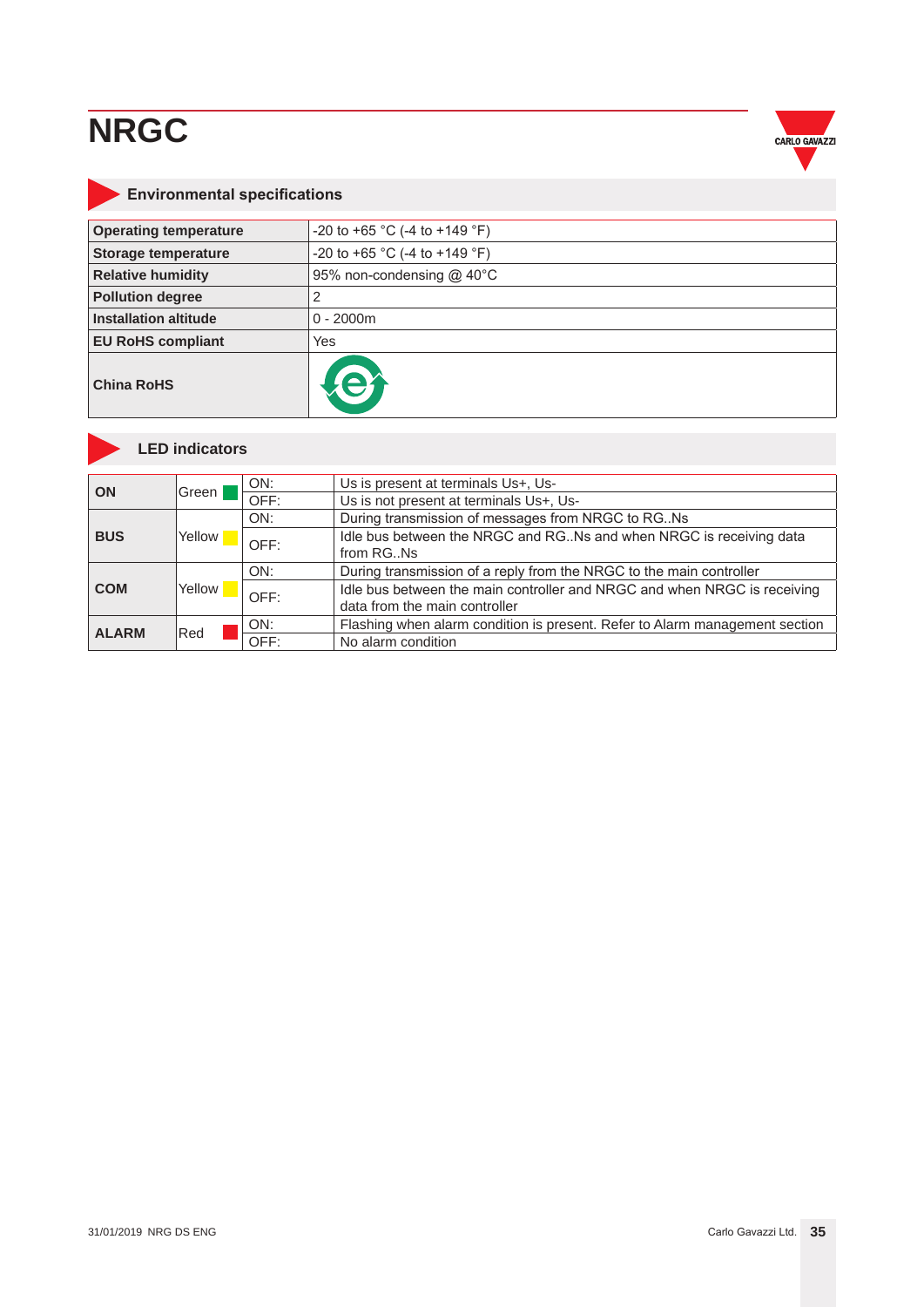

#### <span id="page-35-0"></span>**Alarm management**

| <b>Alarm condition present</b> | • Red LED ON with a specific flashing rate                                                                                                                                                             |                                                                                                                                                                                                                                                                                                                                 |  |  |  |
|--------------------------------|--------------------------------------------------------------------------------------------------------------------------------------------------------------------------------------------------------|---------------------------------------------------------------------------------------------------------------------------------------------------------------------------------------------------------------------------------------------------------------------------------------------------------------------------------|--|--|--|
|                                | . Any of the error flags in NRGC status register (CTRSR) is set                                                                                                                                        |                                                                                                                                                                                                                                                                                                                                 |  |  |  |
|                                | • Auxiliary relay operates if:                                                                                                                                                                         |                                                                                                                                                                                                                                                                                                                                 |  |  |  |
|                                | - It is set as an Alarm relay (shipped default operation)                                                                                                                                              |                                                                                                                                                                                                                                                                                                                                 |  |  |  |
|                                | - Respective alarm bit is not masked in the Relay Configuration                                                                                                                                        |                                                                                                                                                                                                                                                                                                                                 |  |  |  |
|                                | Register (RLYCR). Refer to NRG user manual for further details<br>No. of                                                                                                                               |                                                                                                                                                                                                                                                                                                                                 |  |  |  |
| <b>Alarm types</b>             | flashes                                                                                                                                                                                                | <b>Description</b><br>of fault                                                                                                                                                                                                                                                                                                  |  |  |  |
|                                | $\overline{2}$                                                                                                                                                                                         | Configuration Error:<br>The number of RG. Ns connected to the bus chain is not correct<br>- The number of RG. Ns on bus chain >48 (Device Limit Error)<br>- The number of RG. Ns on bus chain is not as expected (Device<br>Mismatch Error). This alarm is not generated automatically but can<br>be optionally set by the user |  |  |  |
| 3                              |                                                                                                                                                                                                        | Communication Error (COM):<br>An error in the communication link (RS485) between the main controller<br>and the NRGC                                                                                                                                                                                                            |  |  |  |
|                                | Communication Error (BUS):<br>8<br>An error in the communication link (internal BUS) between the NRGC<br>and RG. Ns<br>Internal Error:<br>9<br>Supply out of range or detection of abnormal conditions |                                                                                                                                                                                                                                                                                                                                 |  |  |  |
|                                |                                                                                                                                                                                                        |                                                                                                                                                                                                                                                                                                                                 |  |  |  |
|                                | 10                                                                                                                                                                                                     | Termination (BUS) Error:<br>Internal BUS chain not terminated                                                                                                                                                                                                                                                                   |  |  |  |
| <b>Flashing rate</b>           | 0.5s                                                                                                                                                                                                   | 3s                                                                                                                                                                                                                                                                                                                              |  |  |  |



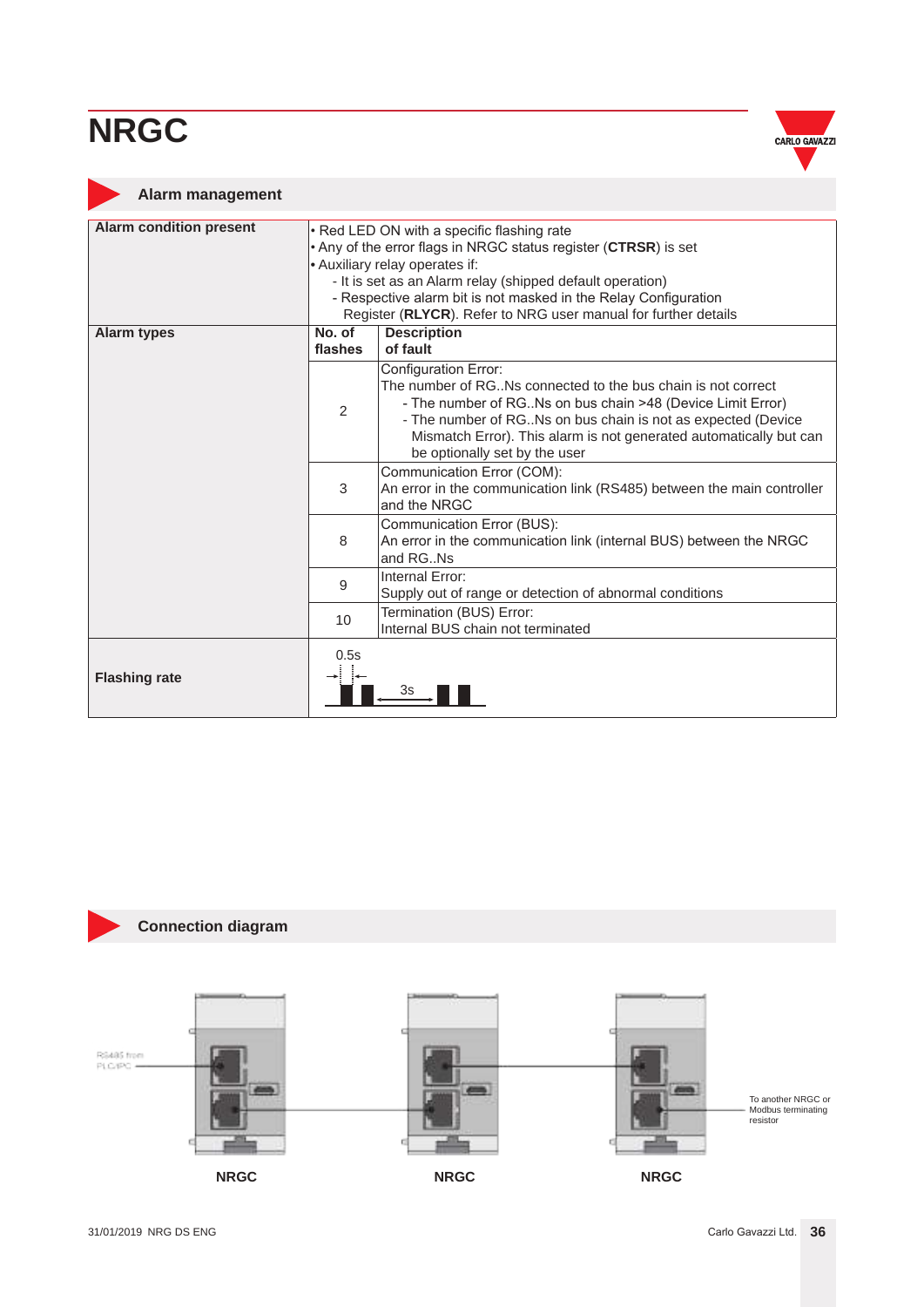<span id="page-36-0"></span>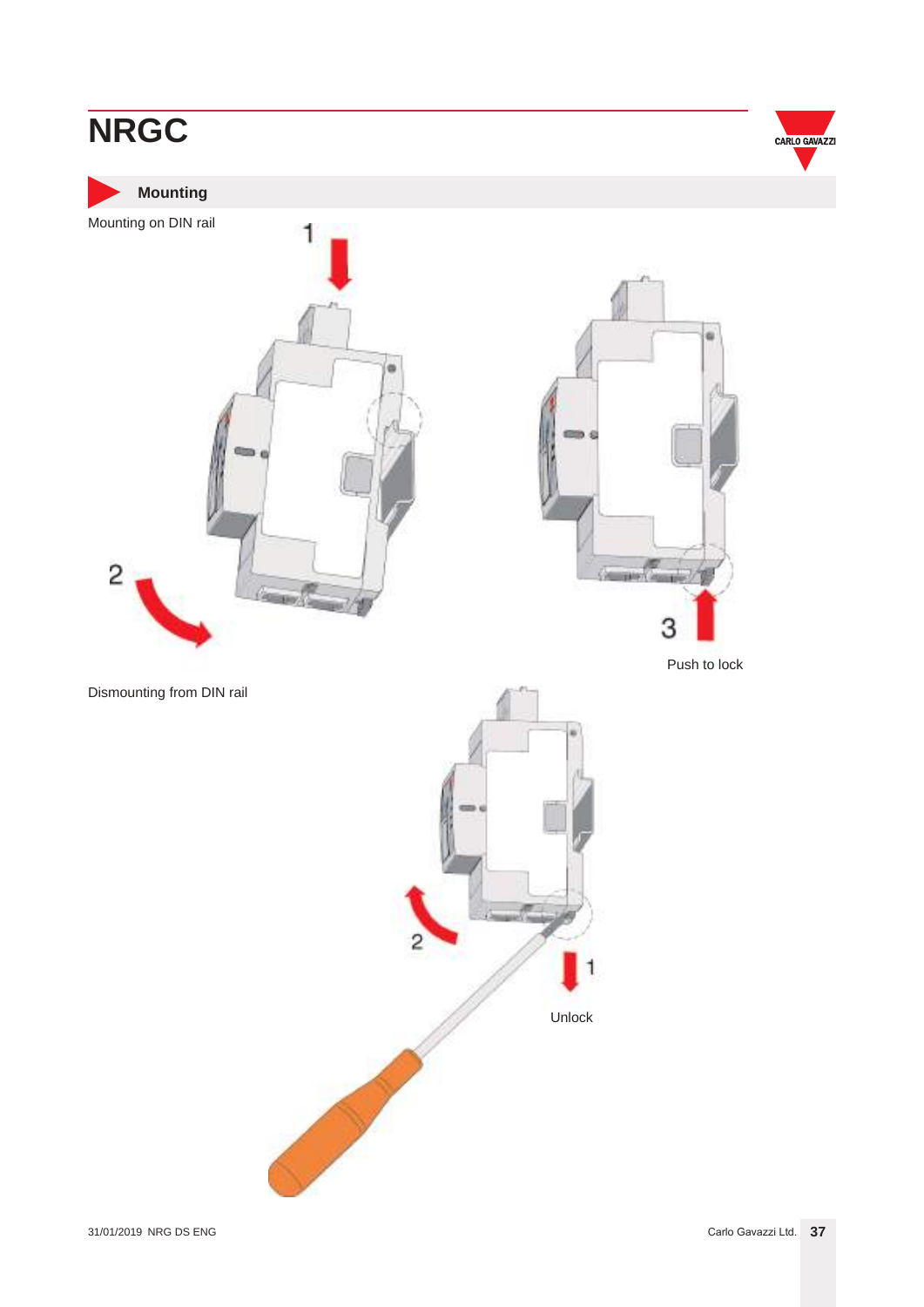## <span id="page-37-0"></span>**NRG NRGC**



### **Connection specifications**

| <b>Power connection</b>                                |                                                                                                                              |  |  |  |
|--------------------------------------------------------|------------------------------------------------------------------------------------------------------------------------------|--|--|--|
| <b>Terminal</b>                                        | Supply: Us+, Us-<br>Auxiliary EMR: 11, 12, 14                                                                                |  |  |  |
|                                                        | Top<br>view                                                                                                                  |  |  |  |
| <b>Conductors</b>                                      | Use 60/75°C copper (Cu) conductors                                                                                           |  |  |  |
| <b>Stripping length</b>                                | $12 - 13$ mm                                                                                                                 |  |  |  |
| <b>Connection type</b>                                 | Spring plug, pitch 5.08mm<br>2-pole for Supply<br>3-pole for Auxiliary EMR (11 Common, 12 Normally Closed, 14 Normally Open) |  |  |  |
| Rigid (solid & stranded)<br><b>UL/CSA rated data</b>   | $0.2 - 2.5$ mm <sup>2</sup> , $26 - 12$ AWG                                                                                  |  |  |  |
| <b>Flexible with end sleeve</b>                        | $0.25 - 2.5$ mm <sup>2</sup>                                                                                                 |  |  |  |
| <b>Flexible without end</b><br>sleeve                  | $0.25 - 2.5$ mm <sup>2</sup>                                                                                                 |  |  |  |
| <b>Flexible with end sleeve</b><br>using TWIN ferrules | $0.5 - 1.0$ mm <sup>2</sup>                                                                                                  |  |  |  |

| <b>Communication - connection</b> |                                                                                                                                                                                                                                                        |  |  |  |
|-----------------------------------|--------------------------------------------------------------------------------------------------------------------------------------------------------------------------------------------------------------------------------------------------------|--|--|--|
| <b>Terminal</b>                   | COM: RJ45 (x2)<br><b>BUS: RCRGN-xxx-2</b>                                                                                                                                                                                                              |  |  |  |
|                                   | <b>Bottom</b><br>view                                                                                                                                                                                                                                  |  |  |  |
| <b>ModBus RS485 connection</b>    | RJ45 shielded plugs, x2 to allow looping                                                                                                                                                                                                               |  |  |  |
| <b>Cable for ModBus</b>           | Not provided. Shielded CAT-5e cables are recommended. Connection should be<br>straight, i.e., pin 1 at one end should be connected to pin 1 at the other end. Refer to<br>NRG user manual for further details for the RJ45 connection pin connections. |  |  |  |
| Max. length of RS485<br>cable     | 25 mtrs (this covers the total cable length from the main controller to the last NRGC in<br>the ModBus chain                                                                                                                                           |  |  |  |
| <b>Cable for Internal Bus</b>     | RCRGN-xxx-2: 5-way USB micro connection<br>+24 supply line for RGNs<br><b>GND</b><br><b>RS485A</b><br><b>RS485B</b><br>Autoconfig line                                                                                                                 |  |  |  |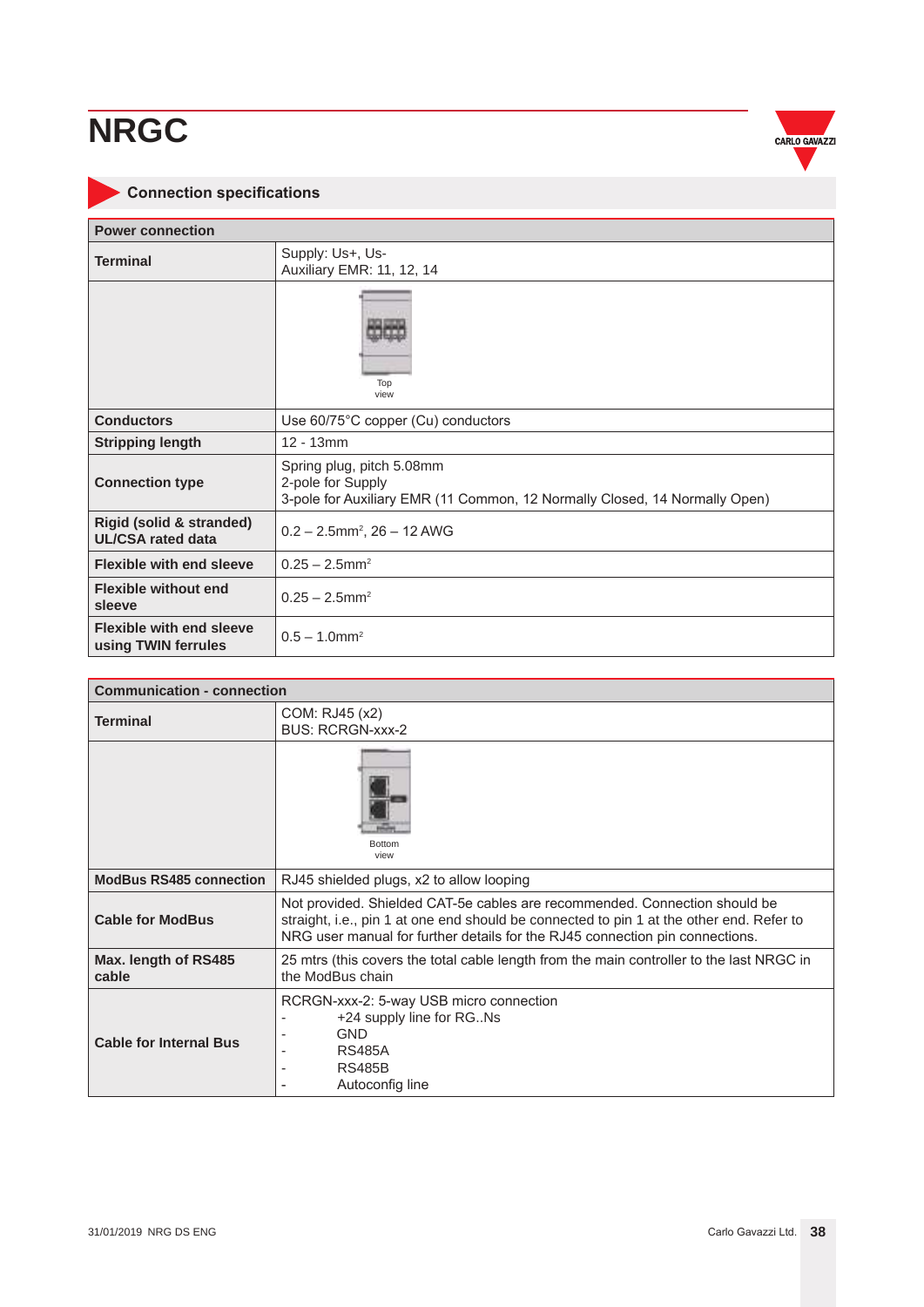## <span id="page-38-0"></span>**NRG RCRGN..**









- Cables available at various lengths to provide the internal BUS of the NRG system
- Cables terminated at both ends with a microUSB plug
- Connects the NRGC to the RG..N solid state relay and respective RG..N solid state relays



#### **Description**

The **RCRGN** cables are proprietary cables that must be used with the NRG system for the internal BUS. These cables connect the NRGC controllers to the RG..N solid state relays and respective RG..N solid state relays.

The RCRGN... are 5-way cables carrying the communication, supply and autocofiguration lines. By means of autoconfiguration, the RG..Ns are assigned a unique ID based on the physical location and hence internal BUS wiring sequence when an autoconfiguration command is sent to the RG..Ns.

#### **Carlo Gavazzi compatible components**

| <b>Description</b>     | Component code   Notes |                                                                                       |  |
|------------------------|------------------------|---------------------------------------------------------------------------------------|--|
| <b>NRGC controller</b> | <b>NRGC</b>            | NRG controller with Modbus RS485, 1x RGN-TERMRES is included in the<br>NRGC packaging |  |
| <b>Relays</b>          | RG.N                   | NRG solid state relays                                                                |  |



#### **Order code**

### **RCRGN - 4** - 2

Enter the code entering the corresponding option instead of  $\Box$ 

| Code                    | <b>Option</b> | <b>Description</b>                                    | <b>Notes</b>   |
|-------------------------|---------------|-------------------------------------------------------|----------------|
| R                       |               | Cables                                                |                |
| C                       |               |                                                       |                |
| $\overline{\mathsf{R}}$ |               |                                                       |                |
| G                       | ×.            | Suitable for the NRG system                           |                |
| N                       |               |                                                       |                |
|                         | 010           | 10cm cable length                                     | packed x 4 pc. |
|                         | 075           | 75cm cable length                                     | packed x 1 pc. |
|                         | 150           | 150cm cable length                                    | packed x 1 pc. |
|                         | 350           | 350cm cable length                                    | packed x 1 pc. |
|                         | 500           | 500cm cable length                                    | packed x 1 pc. |
| $\overline{2}$          | ×.            | Terminated at the both ends with a microUSB connector |                |